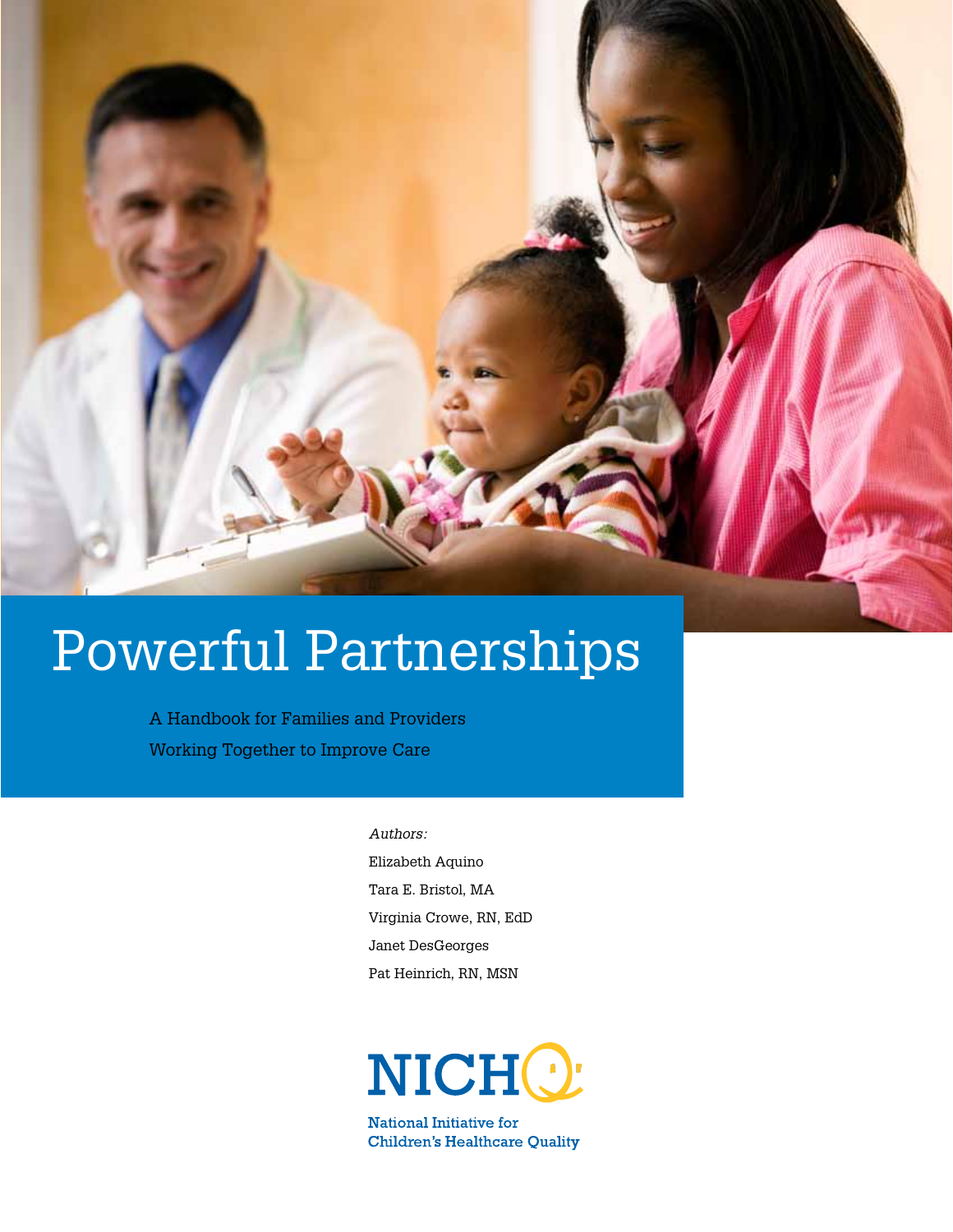This guide was created by the National Initiative for Children's Healthcare Quality (NICHQ).

#### Authors:

Elizabeth Aquino Tara E. Bristol, MA Virginia Crowe, RN, EdD Janet DesGeorges Pat Heinrich, RN, MSN

#### Editor:

Ann B. Gordon

*NICHQ wishes to thank the authors for the considerable time, thought, and effort they contributed to this important project. Thanks also to all the families and healthcare professionals who have worked with NICHQ on improvement projects for many years. Their insights and ideas have helped to improve care, and their commitment to improvement is inspirational.* 

#### About NICHQ

The mission of the National Initiative for Children's Healthcare Quality (NICHQ) is to improve children's health by improving the systems responsible for the delivery of children's healthcare. We seek to catalyze a national commitment to improve healthcare for children, as well as to achieve better outcomes in practices that care for children by developing, testing, and deploying new methods of care.

NICHQ brings experts in improvement together with organizations and individuals who care about and for children. Together, these teams build sustainable system improvement capabilities and accelerate the adoption of best practices.

For more information about NICHQ, please visit www.nichq.org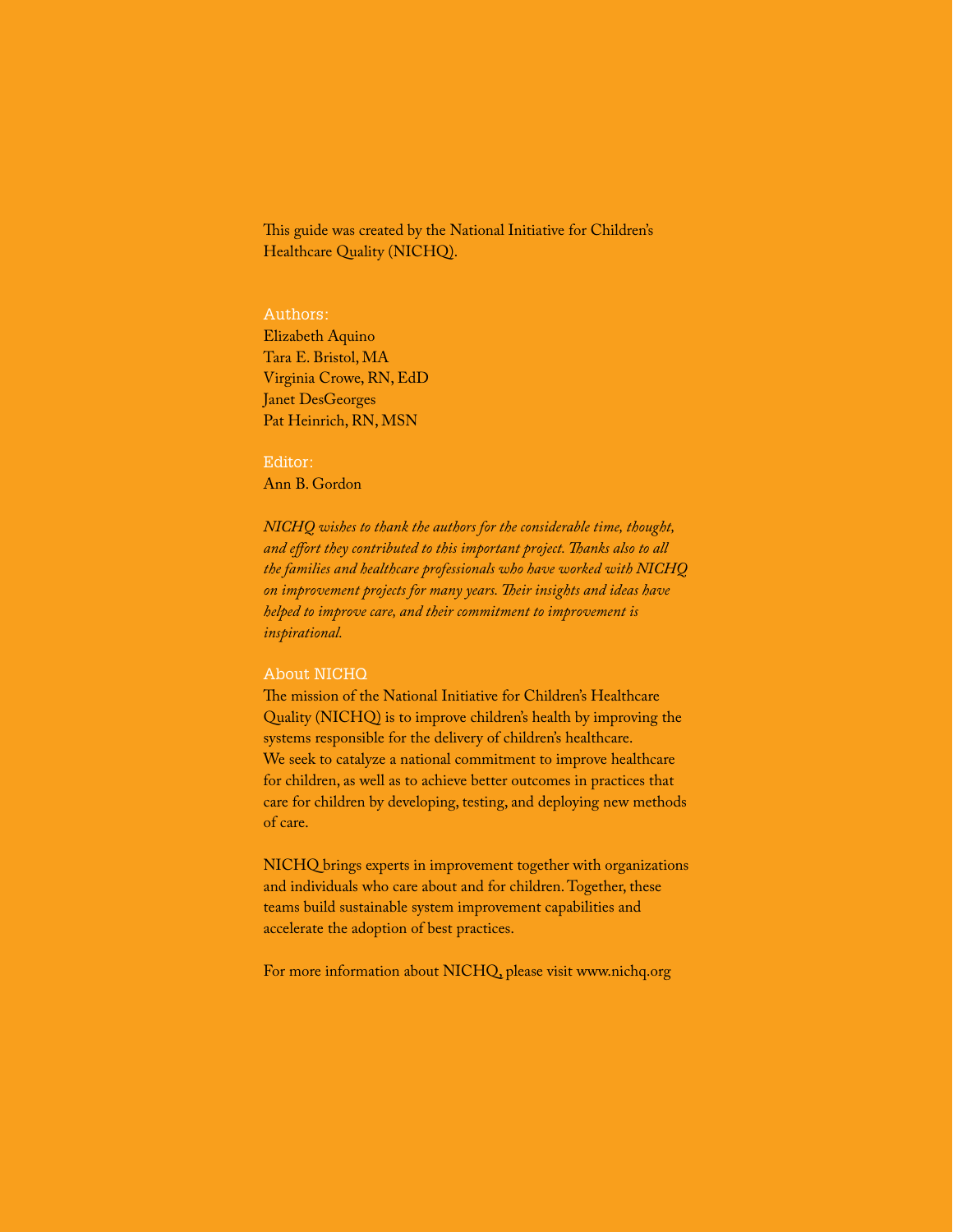# Dedicated to Christy Blakely,

*NICHQ's first Parent Partner, who generously taught us about the importance and the value of including families' perspectives in every project;* 

### and to the memory of Polly Arango,

*a founding NICHQ board member, who was a passionate, persistent, and powerful advocate for children with special healthcare needs and*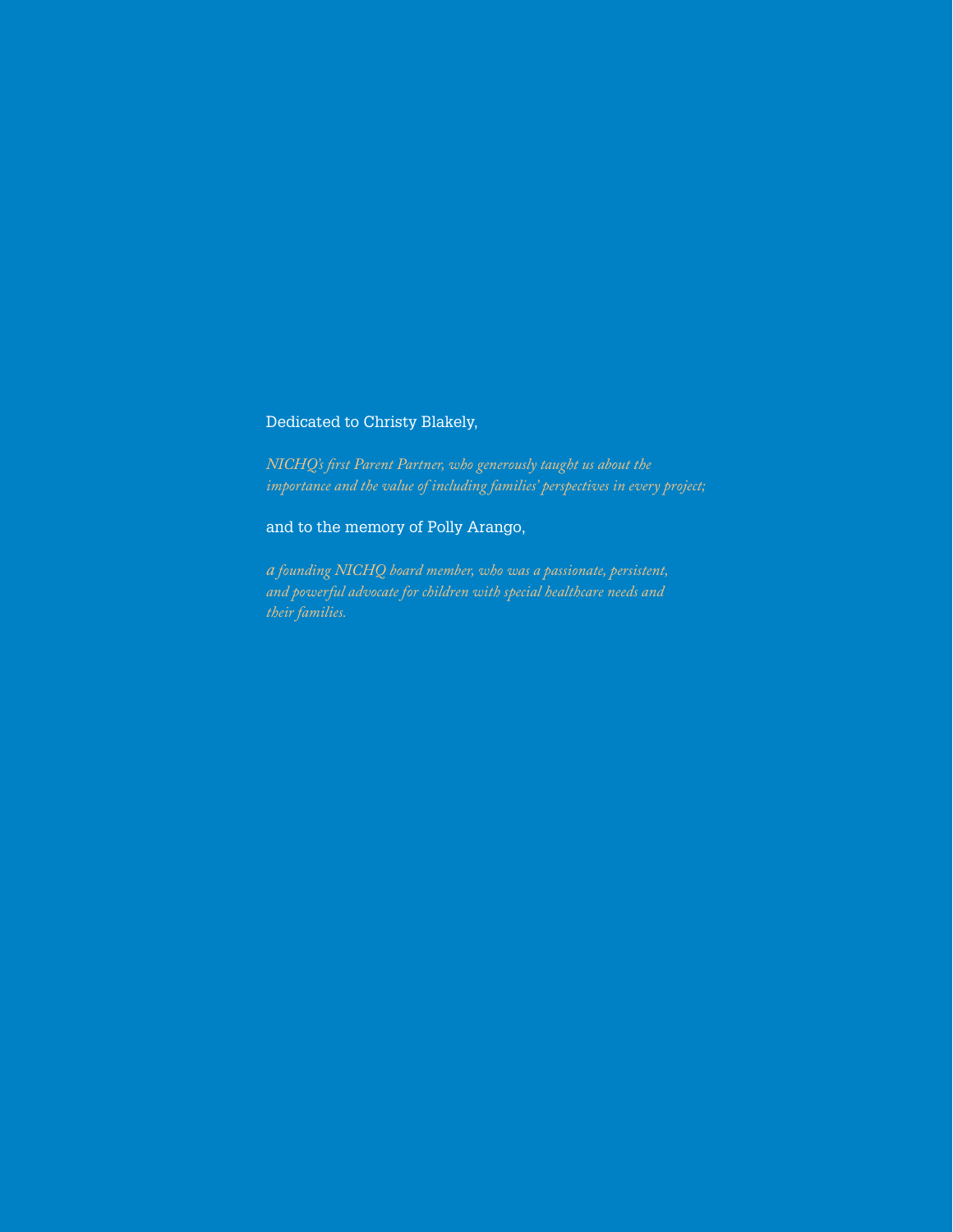# **Table of Contents**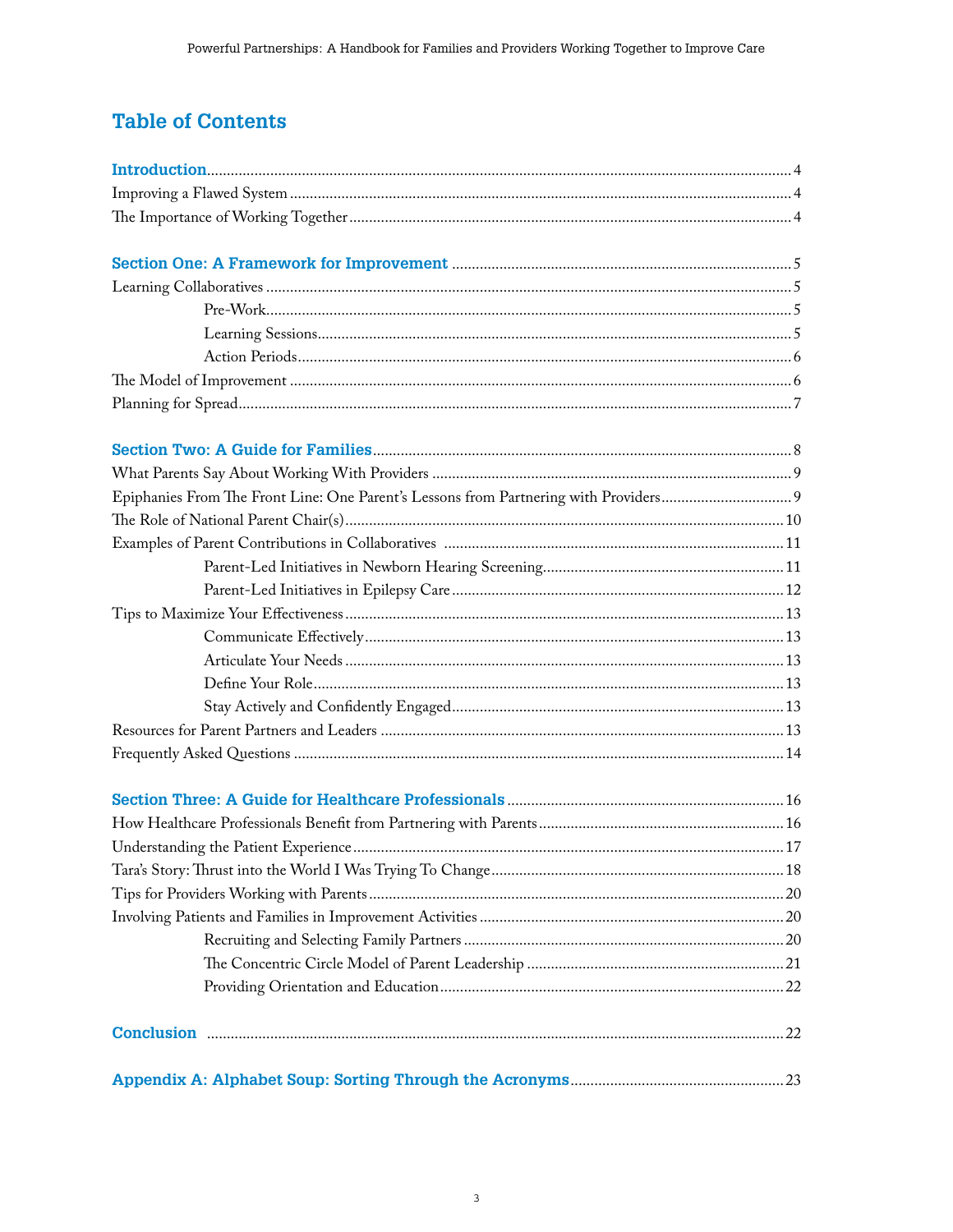# **Introduction**

**This guide is intended to help both family members and healthcare professionals who are working together to improve care for children with special healthcare needs. Joining together in multi-disciplinary teams, family members and providers are increasingly working as equal partners to** 



**improve care. Collaborating as equals may be new for family members and providers. This guide includes information and guidance on how to get the most out of this potentially powerful partnership.** 

#### Improving a Flawed System

The United States is home to many of the world's top medical institutions and experts. Day after day, they provide leading-edge care and make important progress in medical research.

But anyone who has ever given or received care—particularly care for a chronic condition—knows that the system of care has many flaws. Test results go missing, and tests are unnecessarily repeated. Medications get inexplicably changed when patients move from one care setting to another. Some patients don't get the care and tests they need. Some get care and tests they don't need. Some errors and omissions are annoying or upsetting, while others are harmful or even deadly.

What can improvement teams do? Here is an example of the sort of problem that interdisciplinary teams of healthcare professionals and parents are successfully tackling:

*Screening newborns for hearing loss is a widely known best practice, and is mandated in many states. Happily, the national screening rate has increased from an estimated 46% of newborns in 1999 to an estimated 98% in 2009. 1 That's the good news. Unfortunately, between 40% to 60% of infants who don't pass the screening test are "lost to follow-up," 2 meaning that the system of care does not have adequate processes to track whether or not these infants get the early diagnostic tests and intervention they need after discharge from the hospital.*

Improving follow-up for these babies involves birth hospitals, primary care physicians, audiologists, early interventionists and families working together. When each party brings to the table his or her perspective, experiences, and ideas, meaningful and sustainable change is possible.

## The Importance of Working Together

Everyone benefits when healthcare professionals and families work together to improve care. Patients and families are empowered to help improve the system; providers and staff gain new perspectives and build new skills; and healthcare organizations that support the creative solutions that result from these partnerships improve the quality of the services and programs they offer.

1 1999 data: DSHPSHWA Survey; 2009 data: CDC EHDI Survey <sup>2</sup> National Center for Hearing Assessment and Management; infanthearing.org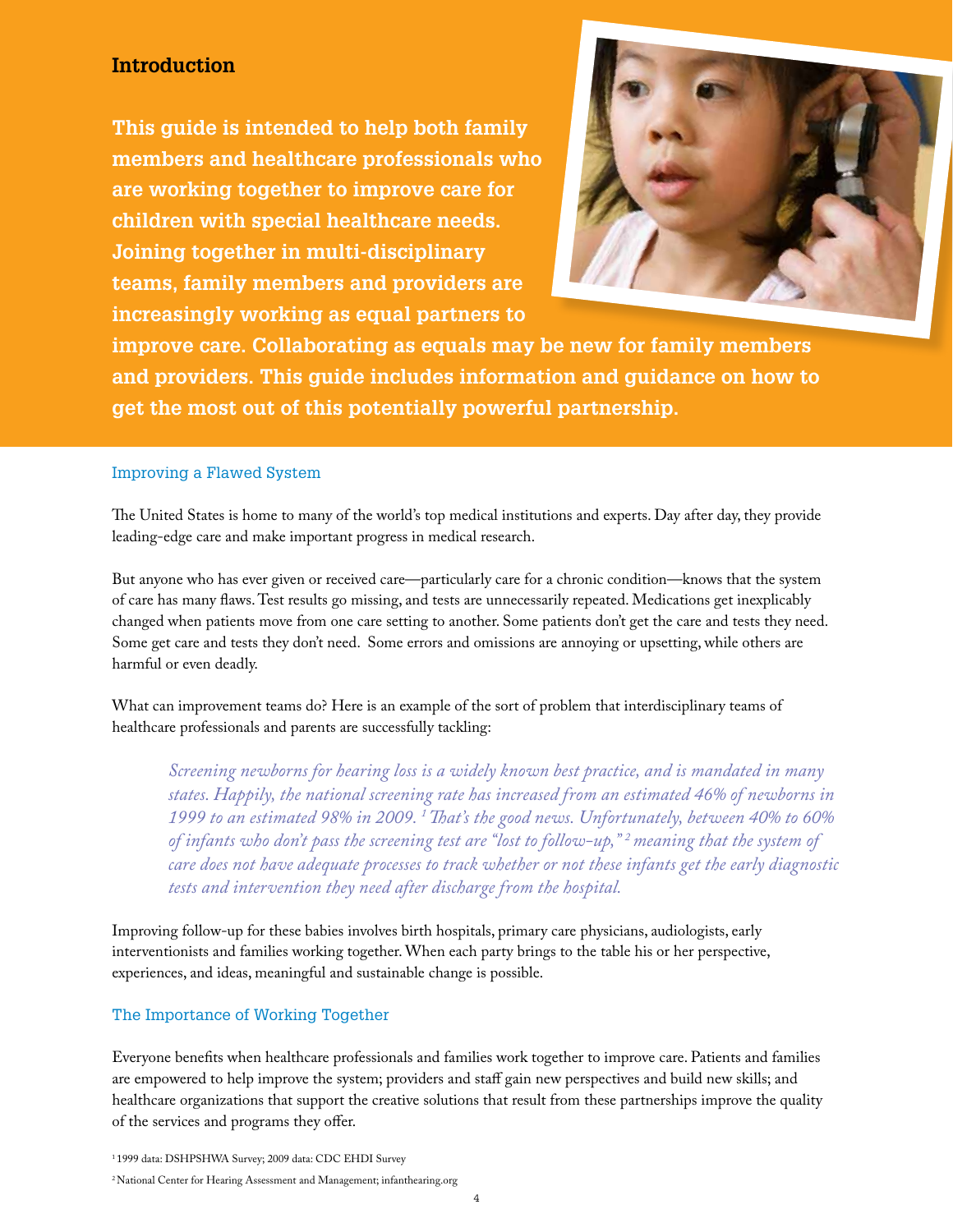# **Section One:**

# **A Framework for Improvement**

**I mproving the quality of healthcare requires teamwork. "Trying harder" just doesn't produce lasting or consistent change. Neither does an edict from the boss. Rather, effective and lasting change — the kind that leads to sustained improvements — comes from the collaborative efforts of those who use and know the system and the processes best: providers and patients and their families.** 

#### Learning Collaboratives

Many family leaders and healthcare professionals are working together to systematically improve the quality of care through a widely-used framework called a Learning Collaborative. This is a time-limited effort (usually six to eighteeen months) during which improvement teams from multiple organizations work together with faculty to learn about and create improved processes in a specific topic area. Teams share expertise and data with each other as they try new ideas. In this way, "everyone learns, everyone teaches." This improvement method, developed by the Institute for Healthcare Improvement (IHI) and formally known as the Breakthrough Series, has been successfully used to improve processes of care in hundreds of healthcare organizations.

Each team in the Collaborative learns how to test or adapt changes and measure improvement before implementing changes throughout the organization. Learning is accelerated as the Collaborative teams work together and share their experiences through monthly reports, Learning Sessions, Web-based conference calls and email.

**The three components of the Learning Collaborative are:** 

- **1. Pre-Work Activities**
- **2. Learning Sessions**
- **3. Action Periods**

#### *Learning Sessions*

#### *Pre-Work*

 Collaborative teams will be involved in "Pre-Work" from the time of their recruitment until the first Learning Session. During this time, the Collaborative team has several important tasks to accomplish in order to prepare for its first Learning Session, including: creating an aim statement, using some practice assessment tools, collecting some baseline data, developing a storyboard, and participating in pre-work calls. Pre-work packets, with more detailed information about this phase, are typically sent out one to three months prior to the first Learning Session.

Learning Sessions (LS) are the major events of the Learning Collaborative. They bring people together to learn, sometimes face-to-face, or more frequently through Web-based video technology.

Through plenary addresses, small group discussions and team meetings, attendees have the opportunity to:

- Learn from faculty and colleagues
- Receive coaching from faculty members
- Gather new information on the subject matter and on process improvement
- Share information and create detailed improvement plans

The Collaborative typically includes three Learning Sessions facilitated by expert faculty. Key Collaborative team members attend each of the Learning Sessions.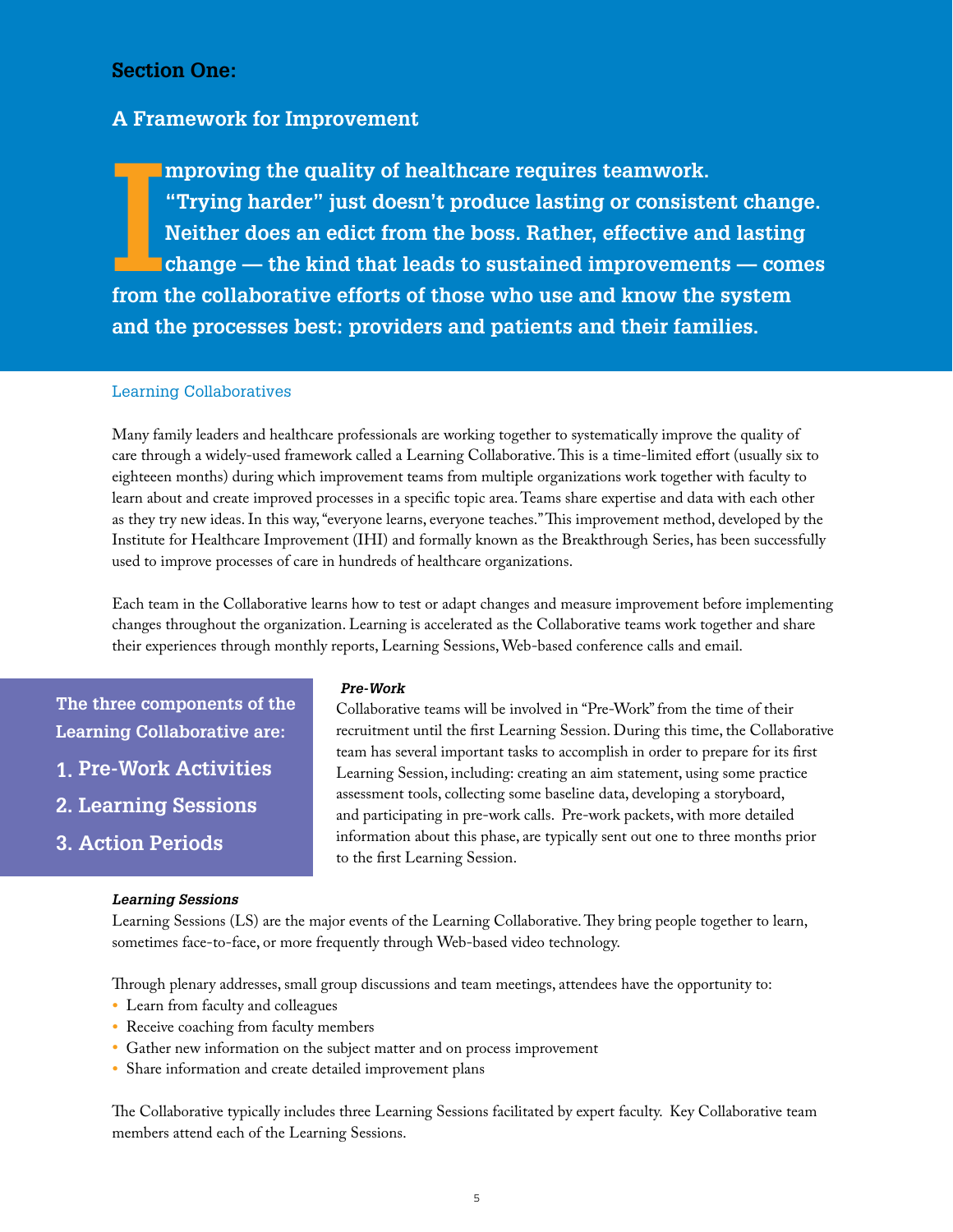#### *Action Periods*

The time between Learning Sessions is called an Action Period (AP). During Action Periods, Collaborative teams work within their organizations toward major, breakthrough improvements by implementing small tests of change. Although each participant focuses on his/her own organization, each remains in continuous contact with other Collaborative participants and faculty.

Monthly conference calls, regular emails, and use of a private online workspace help participants maintain continuous contact during the Action Period. Each organization submits monthly reports on its improvement efforts.

Action Period activities involve participation of all members of the teams, not just those who attend the Learning Sessions. Figure 1 depicts a Collaborative graphically.



#### The Model for Improvement

During Action Periods, teams use the Model for Improvement to test and track the impact of process changes. Developed by Associates in Process Improvement<sup>3</sup>, the Model for Improvement identifies four key elements of successful process improvement: 1) specific and measureable aims; 2) measures of improvement that are tracked over time; 3) key changes that will result in the desired improvement; and 4) a series of testing cycles during which teams learn how to apply key change ideas to their organizations.

The Model for Improvement has two primary components: a set of questions, and a series of testing cycles. An IHI white paper on the Breakthrough Series methodology describes the Model for Improvement this way:

**The Model for Improvement requires Collaborative teams to ask three questions:** 

**1. What are we trying to accomplish? (Aim)**

**Here, participants determine which specific outcomes they are trying to change through their work.** 

- **2. How will we know that a change is an improvement? (Measures) Here, team members identify appropriate measures to track their success.**
- **3. What changes can we make that will result in improvement? (Changes) Here, teams identify key changes that they will actually test.**

<sup>3</sup>The Improvement Guide: A Practical Approach to Enhancing Organizational Performance, Gerald J. Langley, Ronald Moen, Kevin M. Nolan, Thomas W. Nolan, Clifford L. Norman, Lloyd P. Provost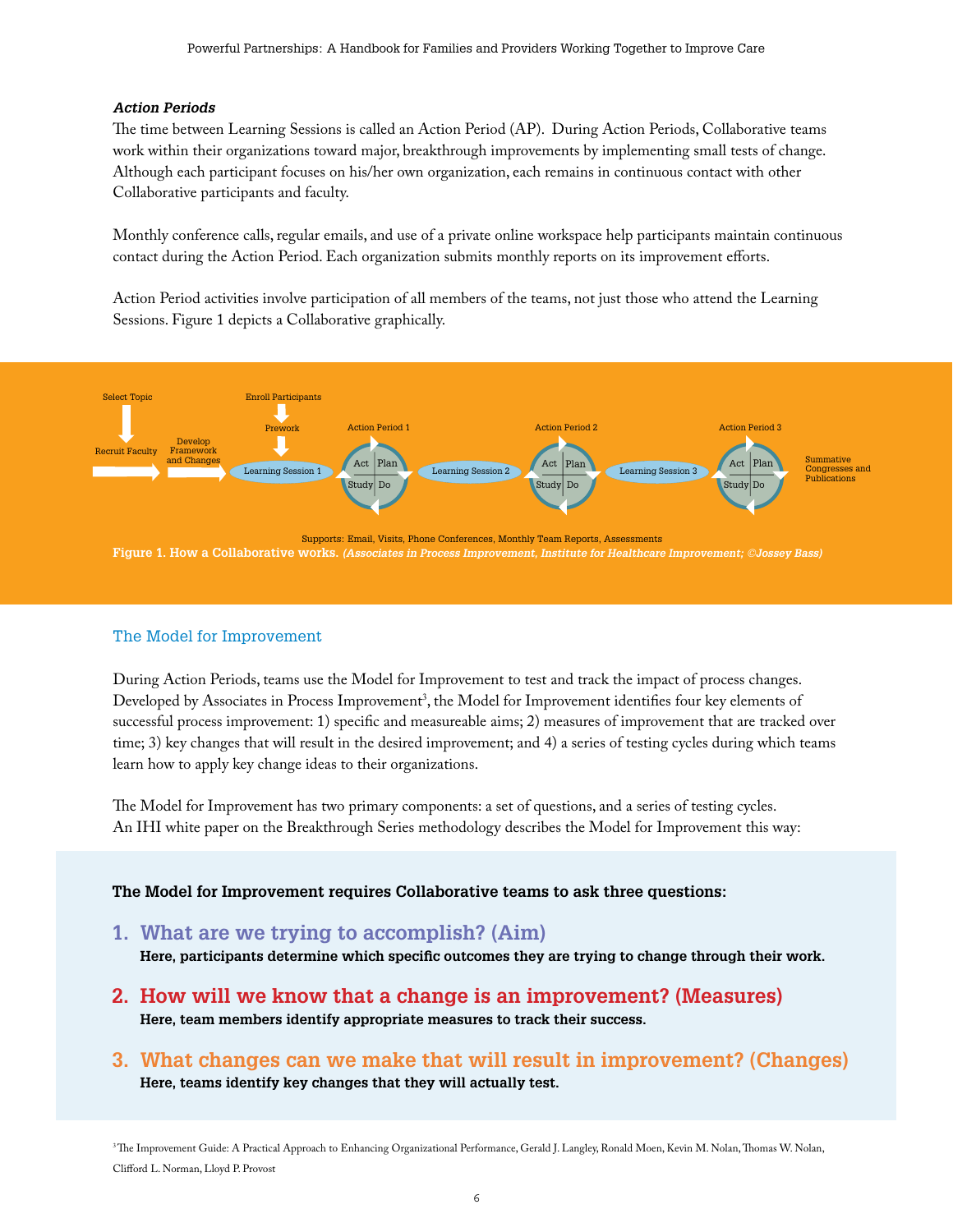Key changes are then implemented in a cyclical fashion: teams thoroughly plan to test the change, taking into account cultural and organizational characteristics; they do the work to make the change in their standard procedures, tracking their progress using quantitative measures; they closely study the results of their work for insight on how to do better; and they act to make the successful changes permanent or to adjust the changes that need more work. This process continues serially over time and refinement is added with each cycle; these are known as "Plan-Do-Study-Act" (PDSA) cycles of learning.<sup>4</sup> Figure 2 shows how the serial PDSA cycles work.



**Figure 2: Plan-Do-Study-Act Cycle.**  *(Associates in Process Improvement)*

# Planning for Spread

Ultimately, the goal of the Learning Collaborative is not only to improve care at the organizations represented by the participating teams, but also to spread the improvements to new practice sites, departments, and/or organizations on a state or regional level. To some degree, spread will happen naturally through word of mouth as Collaborative teams share their experiences with colleagues and partnering organizations.

Hunches, theories, and ideas



Nevertheless, Collaborative teams should develop a strategy for spread from the beginning, so that proven ideas can be adapted and adopted throughout their organizations and beyond.

In addition to a sensible spread strategy, there are two elements that must be present for spread to be effective: The organization's leaders must support the effort (and make that support well known) and the goals of the improvement work must align with the strategic objectives of the organization. Spread is not possible without both these factors in place.

4 The Breakthrough Series: IHI's Collaborative Model for Achieving Breakthrough Improvement. IHI Innovation Series white paper. Boston: Institute for Healthcare Improvement; 2003.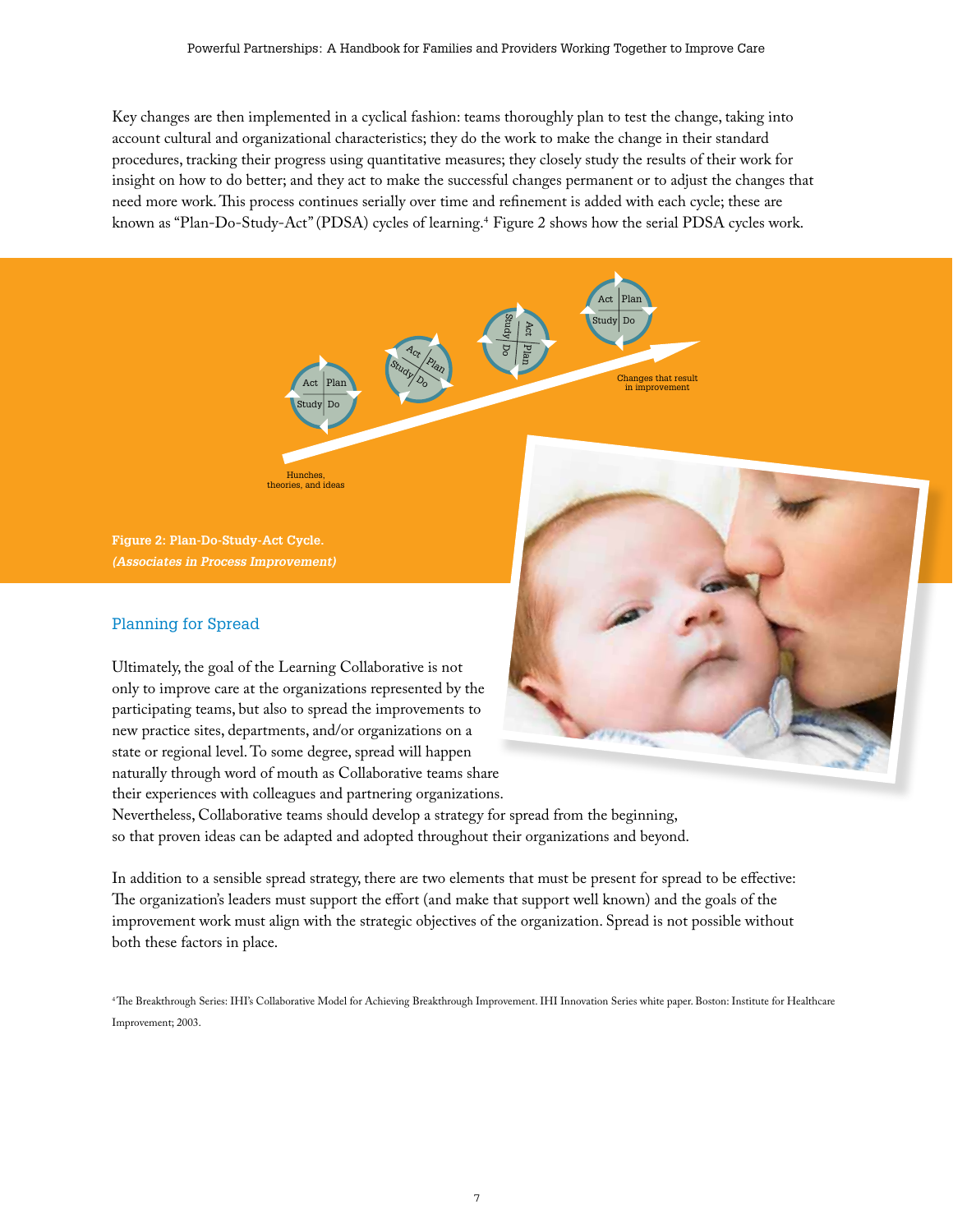# **Section Two:**

# **A Guide For Families**

**Families and healthcare professionals bring<br>
complementary expertise to the quality improcess. As a family member, you gain a un<br>
perspective through your healthcare journe<br>
vour child. You see things providers may not se complementary expertise to the quality improvement process. As a family member, you gain a unique perspective through your healthcare journey with your child. You see things providers may not see, or you see them differently. Your insights on how the healthcare system works — or doesn't — are invaluable contributions to the improvement process.**

Over the past 10 years working on NICHQ projects, families and youth have increasingly and successfully collaborated with healthcare professionals, contributing to the identification and analysis of problems, testing tools and resources, and providing guidance on improvement work from the patient's perspective. Healthcare providers have learned that family partners bring important and unique contributions to improvement work.

# What Parents Say About Working With Providers

"This was one of the most empowering projects I'd ever worked on because . . . my voice was an equal one. I felt like I was really helping to make changes in areas that had been big problems for me and my child."

"I learned so much about physicians' constraints and have a better understanding of and compassion for their frustrations."

"As a parent leader, I feel like I am really improving the lives of kids with epilepsy."

"For a lot of doctors and staff that I worked with on my team, this was the first time they ever had a parent involved, and it was a really new dynamic and it took a while to figure out how that was all going to work together."

"For the first time I felt that my voice as a parent was really going to be heard by the professionals. I appreciated that they really included me from the get-go."

# Dear Families,

As parents of children with special healthcare needs, you play many roles. When you join with providers to improve care, you become an activist, advocate, challenger,<br>educator, facilitator, framer, innovator, challenger,<br>listener, mediator, framer, innovator, life-long learn<br>role model, supportar, vicion, participant, team mem change-agent, collaborator, community developer, educator, facilitator, framer, innovator, life-long learner, listener, mediator, framer, innovator, developer,<br>
role model, supporter, visionary.<br>
We have woll, supporter, visionary.<br>
We have woll, We have walked in your shoes. We know the challenges and<br>and we know the anxiety and the special healthcare needs,<br>in collaborative efforts to improve anticipation of taking part the joys of parenting children with special healthcare needs, and we know the anxiety and the special healthcare and<br>in collaborative efforts to improve care.<br>In participation of taking part<br>our participation Our participation as parents contributes to the dialogue and helps to improve the systems in which our children receive care. The opportunity to create a better journey for the next  $\begin{array}{ll} \text{family in} & \text{empty to create a better} \text{ but } \text{display here} \\ \text{work} & \text{next} & \text{order } \text{degree} \text{ at } \text{other} \text{ in } \text{tree} \\ \text{work} & \text{select} & \text{degree} \text{ at } \text{degree} \text{ at } \text{other} \text{ in } \text{tree} \text{ in } \text{tree} \text{ at } \text{tree} \text{ in } \text{tree} \text{ in } \text{tree} \text{ in } \text{tree} \text{ in } \text{tree} \text{ in } \text{tree} \text{ in } \text{tree} \text{ in } \text{tree} \text{ in }$ work. Whether this is your first foray into parent involvement or your 50th, each time you work on a project you expand your expertise, enlarge your circle of colleagues, and create<br>opportunities to continue this important work.<br>On behalf of all the families and children who will get be<br>cause of you, then, and children who will get be opportunities to continue this important work. On behalf of all the families and children work.<br>Fare because of you, thank you.<br> $\frac{d}{dt}$  besoever who will get better care because of you, thank you. Janet DesGeorges and Elizabeth Aquino<br>National Parent Chairs<br>NICHO NICHQ Collaborative on Improving the System of Care for Children and Youth unnan manan manan manan

 $\mathcal{L}^{\text{max}}_{\text{max}}$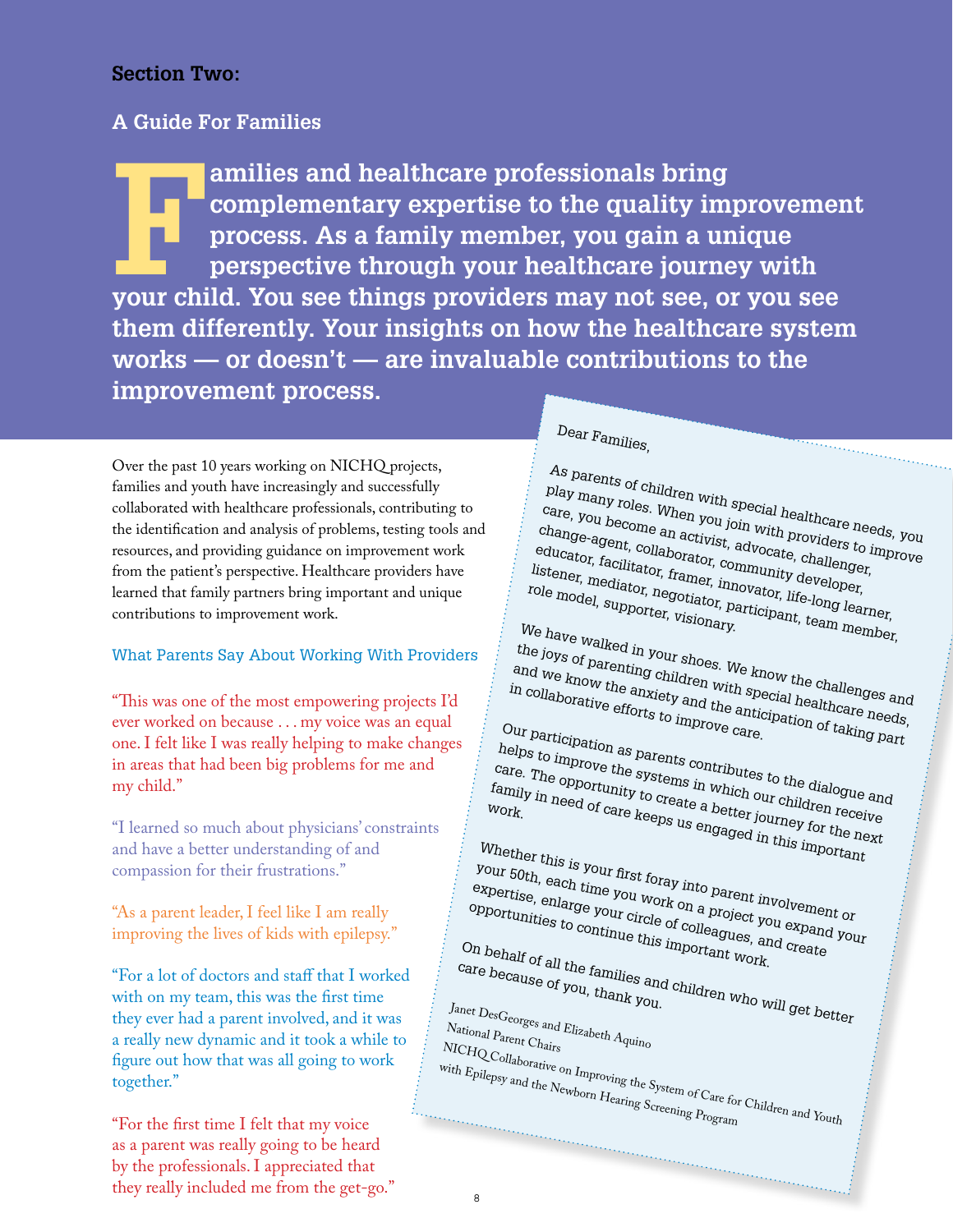# **Epiphanies From The Front Line: One Parent's Lessons From Partnering with Providers** *By Elizabeth Aquino*

The role of Parent Co-Chair for NICHQ's epilepsy collaborative fell into my lap on a long drive from Los Angeles to San Diego about seven years ago. I was driving my then nineyear-old daughter to our twice-monthly visit to a famous osteopath whose work with severely disabled children, including my own, was profoundly healing. Sophie had been diagnosed with infantile spasms of unknown origin when she was three months old, and despite constant interventions of various antiepileptic drugs and the ketogenic diet, her seizures were not controlled, not even remotely. We had been to the "best" neurologists in New York City and Los Angeles, but no one could really help her. The story is an old one, told over and over by most families of the chronically ill, particularly those whose children have refractory epilepsy: ridiculous waits to see doctors, crucial and life-altering information communicated in often harsh and demeaning ways and sometimes not at all; complex drug regimens with vicious side effects that, when discussed, are blown off with insensitive remarks by doctors who are rushed with no time to even make eye contact, much less speak to one's child.

To say that I was hardened and embittered by the world of neurology that I had been thrown into for the past decade would be an understatement, and on that two-hour drive to San Diego, I had the opportunity to express all of my frustrations with the system as a faculty member from NICHQ interviewed me about my experiences for an upcoming "expert meeting." At the time, I was already the founder of a non-profit organization, along with two other families of children with seizure disorders. We had founded PACE (People Against Childhood Epilepsy) in response to the overwhelming diagnoses of our children, the appalling lack of information, coordination of care and, of course, effective treatment for their seizures. The interview eventually led to my being asked to serve on the faculty of the first epilepsy collaborative as Parent Co-Chair, my job to ensure that parents had an equal seat at the table of improvement work and that our voices would be heard and taken into account. I ended up working for the next three collaboratives in that role.

#### *For The First Time I Felt Truly Empowered*

What happened to me over those years working as a parent partner in collaborative work was nothing short of lifealtering. I was exposed to countless people who worked in the field of neurology and epilepsy as administrators, nurses, doctors, government employees, family members and patients. As we grappled with the immense problems of a broken system, my voice – and other parents' voices – were heard and responded to in a way that seemed revolutionary. While there were always struggles to get people on board with the whole notion of having "equal parent partners," we found that those teams that "got it" were most successful in implementing real change and often had parents driving that change.

As a parent, it was the first time that I felt truly empowered by and effective in sharing my experiences caring for a child with epilepsy.

Allowed to speak openly about my frustrations, to have them acknowledged and then to work side by side with professionals, I felt as if a weight had literally been lifted from my shoulders and my eyes and ears opened. I quickly learned of the constraints of the system – the incredible shortage of neurologists, the lack of access to quality care for many patients and the frustrated efforts of those working in staid and rigid organizations to make effective change. The epiphany was *Oh! These people really do care about my daughter and other children like her. They are working as hard as they can in a system that is resistant to change.*

I wouldn't say that I *softened* toward the world of neurology as I continued to work on the collaboratives, but I found that my relationship to it became much more reciprocal. I spoke, sometimes quietly and hopefully and other times loudly and angrily. I told stories, over and over, of my experiences and those of other families. I emphasized the necessity of communication and education from the get-go, when a child is diagnosed with epilepsy. I was heard, as were the other parents working on the teams. In turn, I listened to doctors and nurses describe their own desires to help and to heal, their frustrations with families who refused to comply with cultural and linguistic differences and with insurance companies and their arcane systems of billing and reimbursement. While my pet peeve might be the lack of eye contact from a doctor toward my daughter or his talking over her head as if she weren't in the room, I learned that large numbers of patients don't show up for appointments or cancel at the last minute, throwing schedules into chaos.

#### *No Longer an Adversary*

While I was able to make an impact on collaborative participants by demonstrating how important it was to pass along all the information one could, I was, in turn, impacted by one doctor's story of the information she had to carry in the trunk of her car as she visited her migrant worker patients in remote, rural areas.

I cope with my daughter's condition, her uncontrolled seizures and the often frustrating systems of care with a dark and dogged sense of humor. I used to say, quite seriously, that I'd rather my son grow up wanting to be anything other than a neurologist; in fact, I wasn't sure I'd be able to accept him as a neurologist should he have that aspiration! After my work on the epilepsy collaborative, though, I've grown quite a bit wiser and am probably a far more effective parent of a child with epilepsy. No longer an adversary, I am a partner in the system, my expectations no less, but cognizant that we're all in it together.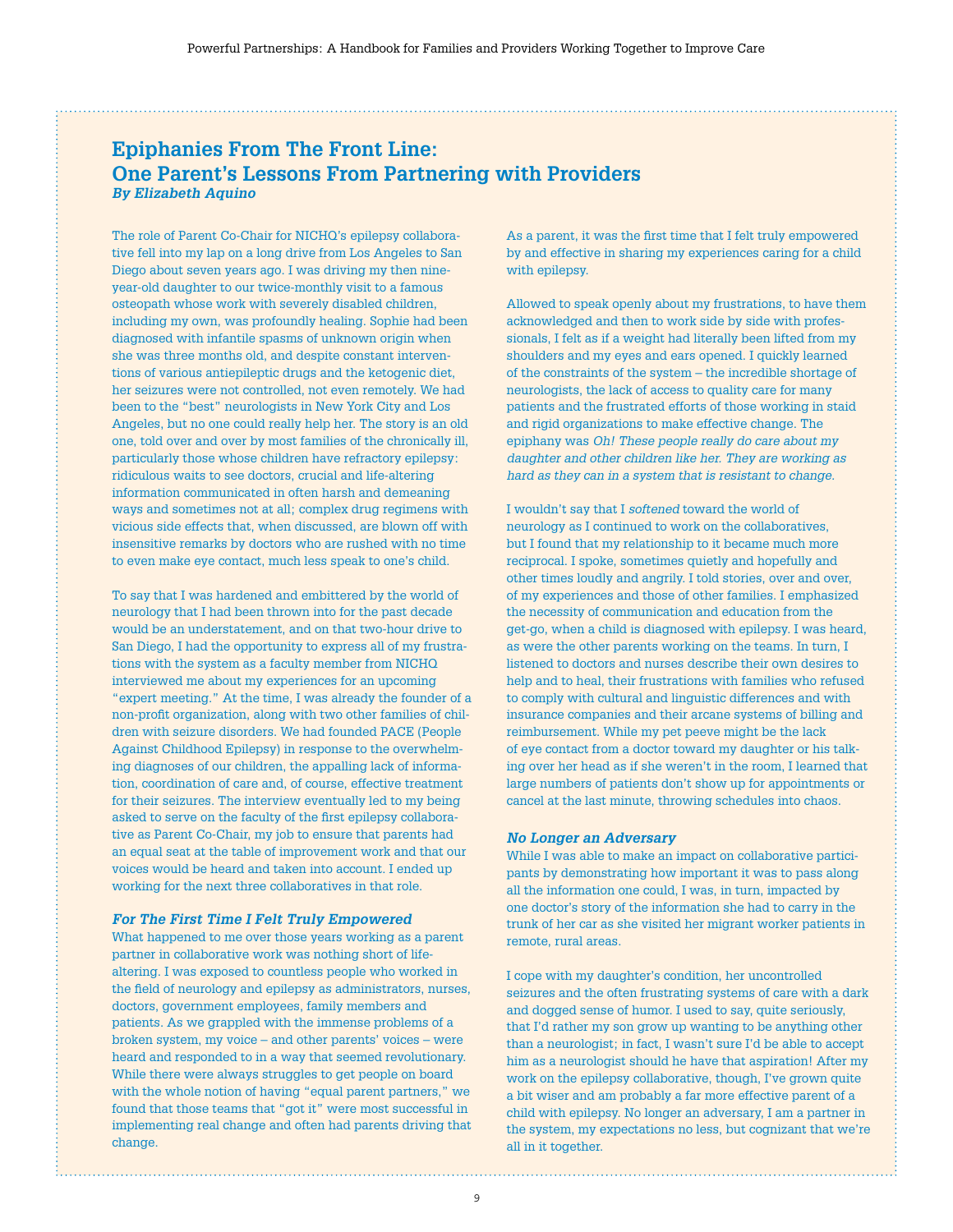# **The Role of the National Parent Chair(s)**

NICHQ has pioneered the use of a parent chairperson to share the leadership of the learning collaborative with clinical experts. The National Parent Chairperson serves on the faculty to facilitate and support family partners on each team. This person, who is typically a parent with a personal interest in the clinical topic, works to ensure meaningful parent participation at all levels. This parent leader is also responsible for defining and implementing special projects at the national level.

Specifically, the National Parent Chair works to create opportunities for the family partners to:

- Spend time together as a group at the Learning Sessions
- Hold phone conferences on a regular basis to share their experiences on their individual teams
- Give input to be communicated to national faculty
- Work together on special projects
- Ensure that areas that parents have defined as critically important are addressed during the Collaborative.

The National Parent Chair is also available to consult with family partners on an individual level to brainstorm, problem-solve, and to ensure that parents on teams are actively engaged.

The Chairperson's scope of work additionally includes:

- Weekly project team/faculty meetings, monthly calls with Collaborative teams, and periodic debriefings
- Posting and responding to questions on the listserv
- Assisting in leadership of the faculty planning group
- Playing an active role in connecting parent/family team members during and between the Learning Sessions
- Guiding the development of Collaborative content from the family perspective
- Presenting at learning sessions
- Reviewing reports, continually assessing the progress of teams, and recommending interventions
- Playing an active role in teaching and mentoring faculty, Collaborative participants, and organizations about the clinical perspective and achieving family aims
- Disseminating Learning Collaborative knowledge

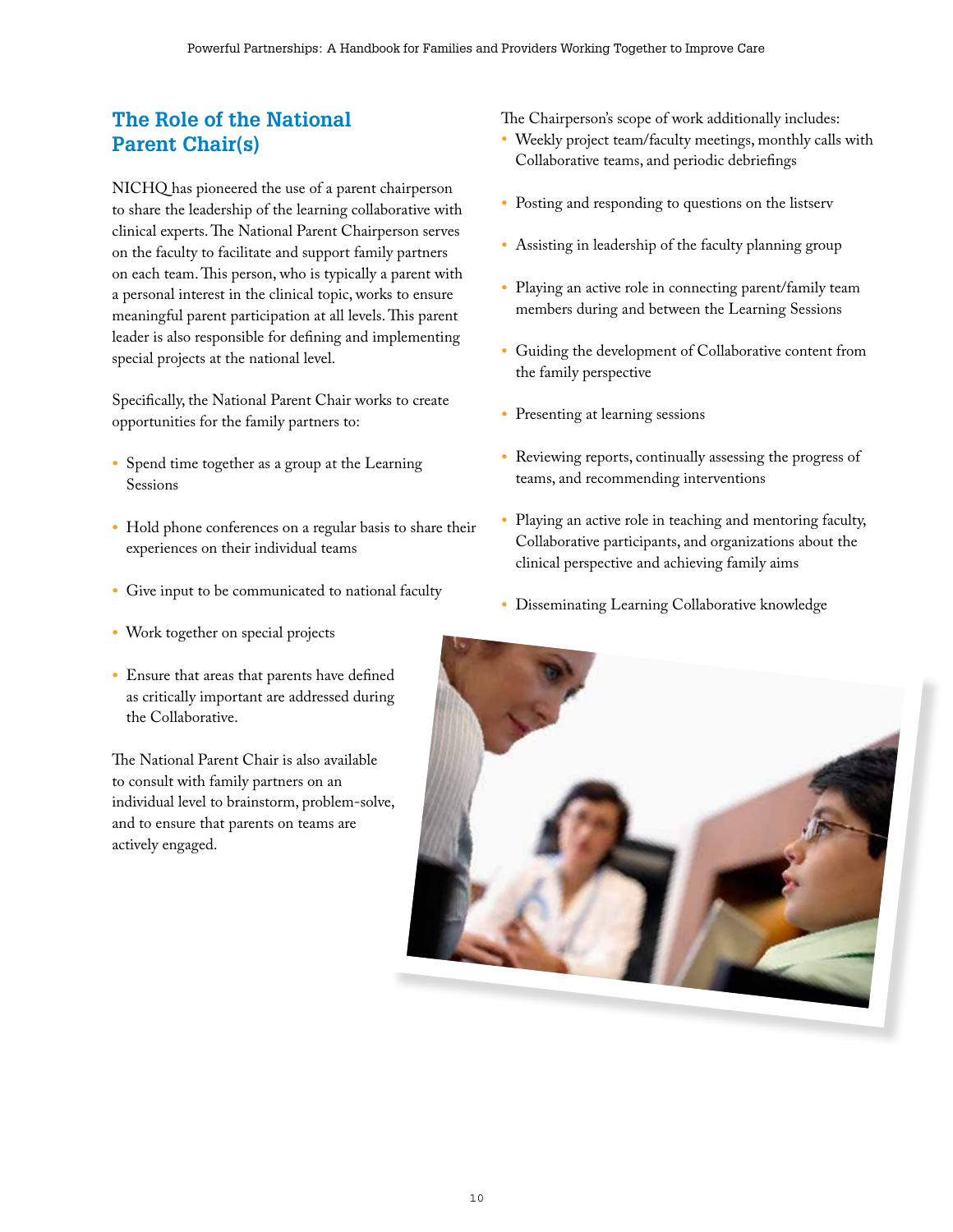# **Examples of Parent Contributions in Collaboratives**

Parents can be the driving force behind all sorts of good ideas that improve care and the experience of care. As a parent member of a Collaborative team, your perspective is valuable and important, and your ideas could lead to the development of effective resources and tools. Be sure to speak up if you have ideas or questions. Here are just a few examples of tools developed by parents working in Collaboratives aimed at improving the process of screening newborns for hearing loss and improving care for children with epilepsy.

# *Parent-Led Initiatives in Newborn Hearing Screening*

The Parent Roadmap

*www.nichq.org/resources/newborn\_hearing\_screening\_ toolkit.html*

The newborn hearing screening process can be lengthy and sometimes confusing for families, particularly since most are experiencing it for the first time. Family leaders recognized that parents needed greater clarity about where they are in that process, which typically takes place over a six-month period or longer. With input from family members in Collaboratives throughout the country, family leaders created a Parent Roadmap that graphically displays the steps involved in screening, as well as a timeline.

# Decision Guide to Communication Choices *www.cdc.gov/ncbddd/ehdi/documents/Edmaterials/ Decision-Guide.pdf*

After working with the Ottawa Personal Decision Guide in a Collaborative (a tool designed to help users make health-related decisions), a group of parents worked together to adapt it for families facing choices about communication methods for children who are deaf or hard of hearing. The Guide is now available through the Centers for Disease Control and Prevention.

# The Parent Survey on Experience of Care *www.nichq.org/resources/newborn\_hearing\_screening\_ toolkit.html*

Assessing the experience of care from the parents' perspective provides important information that contributes to improvement efforts. For example, when screening results are faxed from specialists back to primary care physicians, are those physicians then sharing the results with parents during well-baby visits? The National Parent Chair for Newborn Hearing Screening developed this survey, with support from NICHQ.

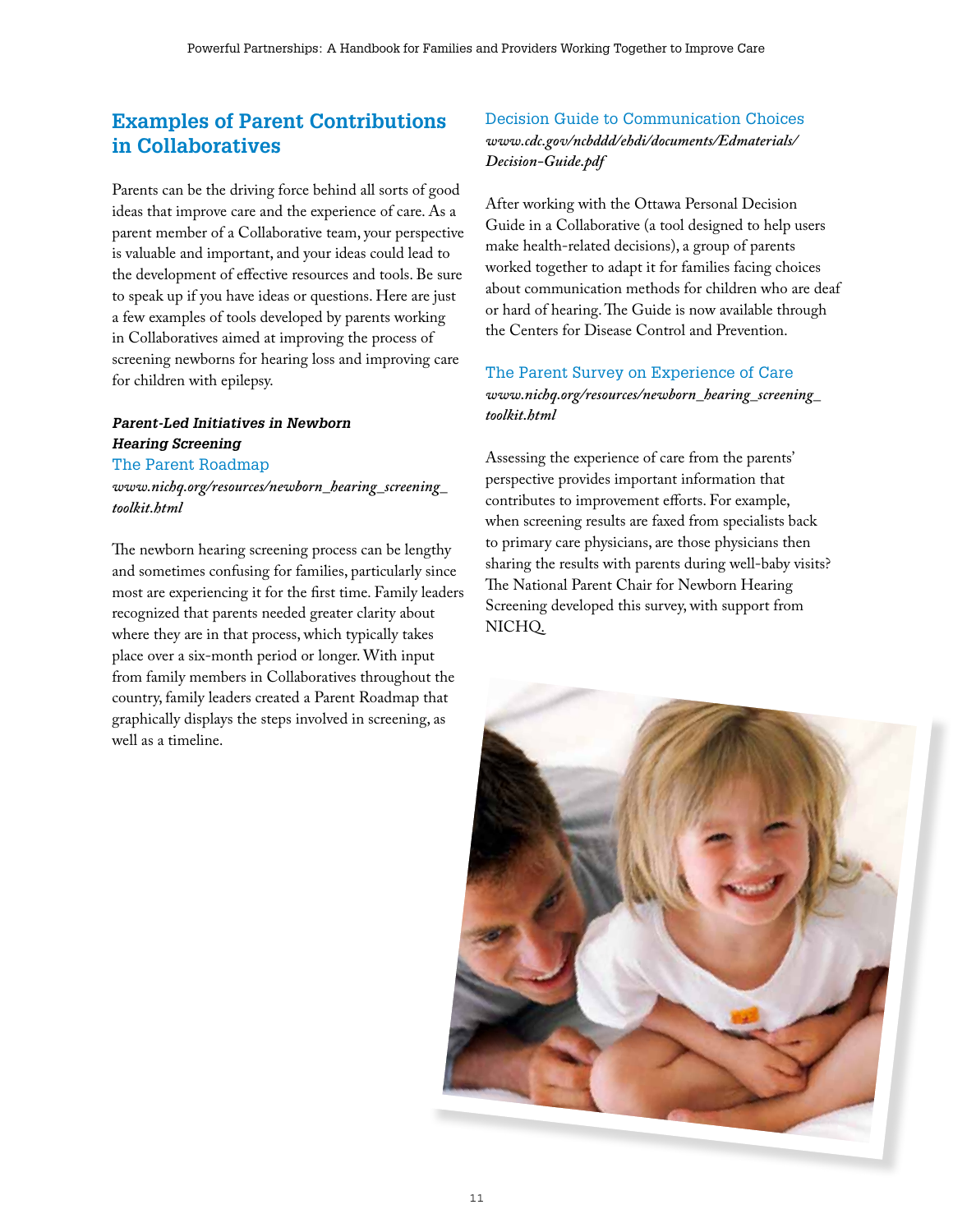# *Parent-Led Initiatives in Epilepsy Care* Care Notebooks *cshcn.org/planning-record-keeping/care-notebook*

A Care Notebook is a powerful parent-designed tool/ template for organizing comprehensive information about a child's chronic health condition. The notebook enables parents to easily keep and organize a child's medical history; track changes in medication or treatments; store provider contact information; prepare for appointments; and share information with providers and others caring for the child.

# Medication Card Templates *www.nichq.org/pdf/MedListFINALDarkerzig.pdf*

Parents developed wallet-sized medication card templates to help facilitate accurate and consistent communication among families, primary care providers and specialists. The card, which folds to the size of a credit card, is convenient, easily updatable, and accessible.

# "All About Me" Page *www.nichq.org/resources/ISC\_toolkit\_landingpage.html*

Physicians and other providers sometimes focus so intensely on a clinical situation that it can feel like they've forgotten there is also a child before them. The "All About Me" page, designed by parents for inclusion in the Care Notebook, is a communication tool for personalizing a clinical encounter, reminding the provider that the child is "more than a diagnosis."



# Pictorial Information Sheet

*www.uscucedd.org/downloads/products\_publications/ parent\_resources/epilepsy/Seizure\_Description\_Sheet\_ Farsi\_English.pdf* 

Parents led the development of this tool to help non-English speakers communicate about seizure disorders. It enables parents to describe details about their child's seizures using pictures.

# PCP Training Tool

Pediatric neurologists are in short supply nationally, and there are regions where they are quite scarce or nonexistent. When a neurologist is not readily available, patients and families bring all their questions to their primary care physician. Family leaders created a comprehensive list of possible questions to help prepare primary care physicians for these conversations.

# Support Groups

One parent leader initiated and led a support group for parents whose children have epilepsy.

# Seizure Action Plans For Schools

One parent partner helped to develop and deliver a plan for school nurses to use when a child has a seizure at school. The parent led a small PDSA cycle that was later expanded.

# Care Plans

Parents helped to create care plans that are now in use by both primary care and specialty care providers.

# Professional Advisor

One hospital recognized the value that parent partners bring to improvement work, and offered a parent a paid position on the hospital's parent advisory board.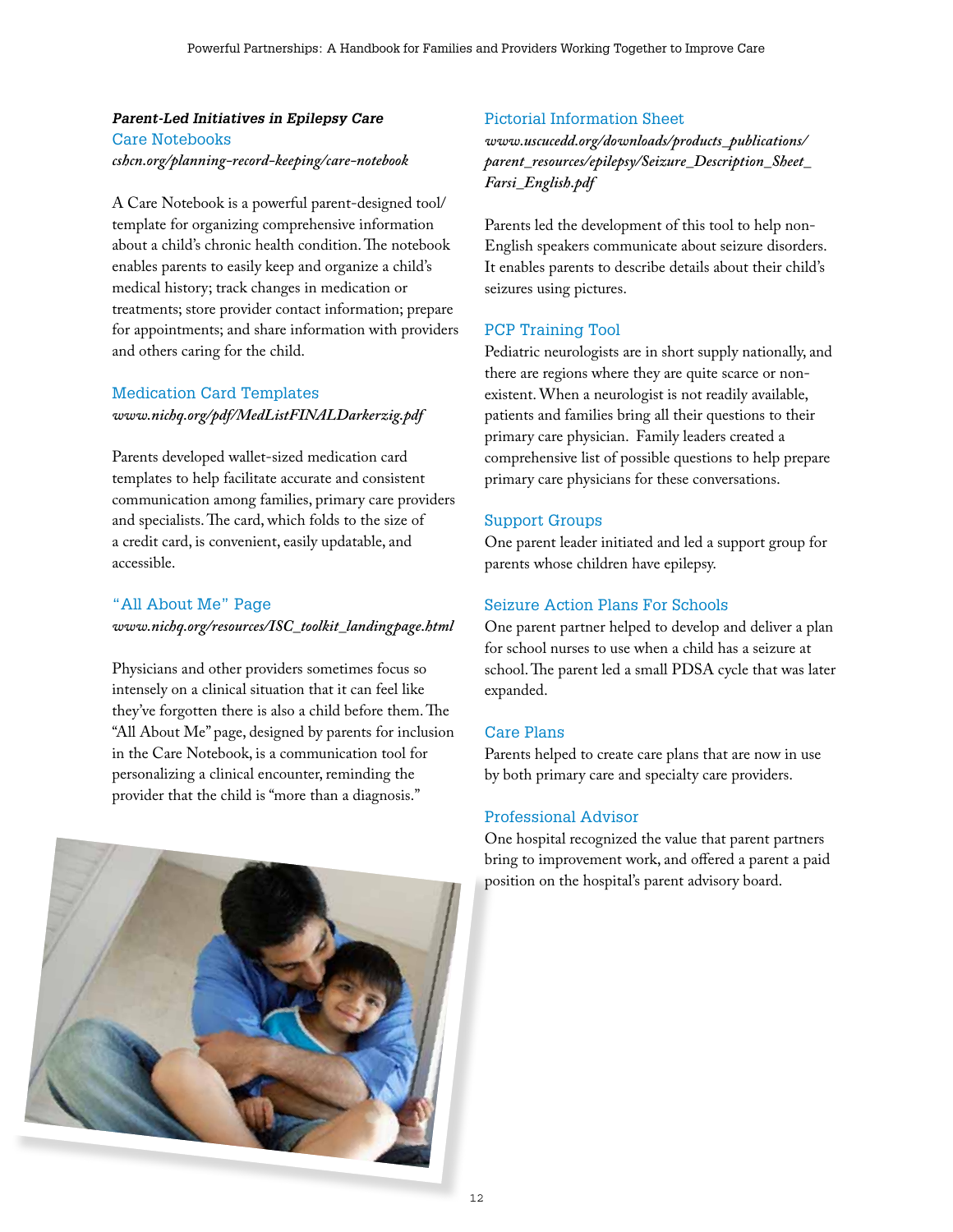# **Tipsto help you maximise your effectivness as a partner parent**

# **Communicate Effectively**

- Recognize that most professionals are happy to have you at the table and are ready to work with you.
- See beyond your own personal experiences and made different decisions than you, or have other life experiences.
- Share information about your experiences and your insights in ways that others can learn from.
- Be succinct and make sure that the story you are telling is relevant to the topic/conversation at hand.
- Keep an open mind, and respect the perspectives of others.
- Work in partnership with others.
- Don't 'demand' respect from professionals, 'command' it by being prepared for meetings, coming on time, and giving input and suggestions that can make a difference.
- Listen, listen, and listen.

# **Articulate Your Needs**

- Ask for more orientation to your state system, if you need it.
- Contact the National Parent Chair for help.
- If meetings are at an inconvenient time for you, offer phone/video conferencing.
- If you need reimbursement for childcare and mileage,
- Clearly identify the person on the team who can assist
- If an acronym is used and you don't know what it means, ask. If you can't ask right then, write it down

# **Define Your Role**

- Can you write a job description for yourself? Talk to the team right at the start so everyone is clear on what
- Try to put your particular strengths and skills to work. written materials being developed (brochures, etc.)
- Good follow-through will gain you respect. If you say when it will be done.

# **Stay Actively and Confidently Engaged**

- Take the lead on one of the PDSAs your team is working on.
- Participate in discussions actively and with confidence. The other members of the team expect you to be an
- Try not to call yourself "just a parent" you are a Parent Partner!
- If you think a PDSA is getting bogged down or don't the parent's voice that often drives change.
- If direction from your team is vague, ask for specifics.
- Always remember that you are an equal partner on the team and that your voice is necessary for change.

# ${\bf Resources}$  and leaders

- The Institute for Family-Centered Care has published several books useful to parent leaders and those who support parent leadership: *www.familycenteredcare.org* Recommended reading: Essential Allies: Families as Advisors (1995)
- Hopeful Parents is a family blog for parents of children with special healthcare needs, an excellent resource for support and encouragement: *www.hopefulparents.org*
- Patient Decision Aids is a useful site that shows samples of different tools families can use: *decisionaid.ohri.ca*

 In addition, of course, the Internet provides access to a vast range of information on organizations and resources related to specific pediatric conditions. Be sure the information is from a reliable source.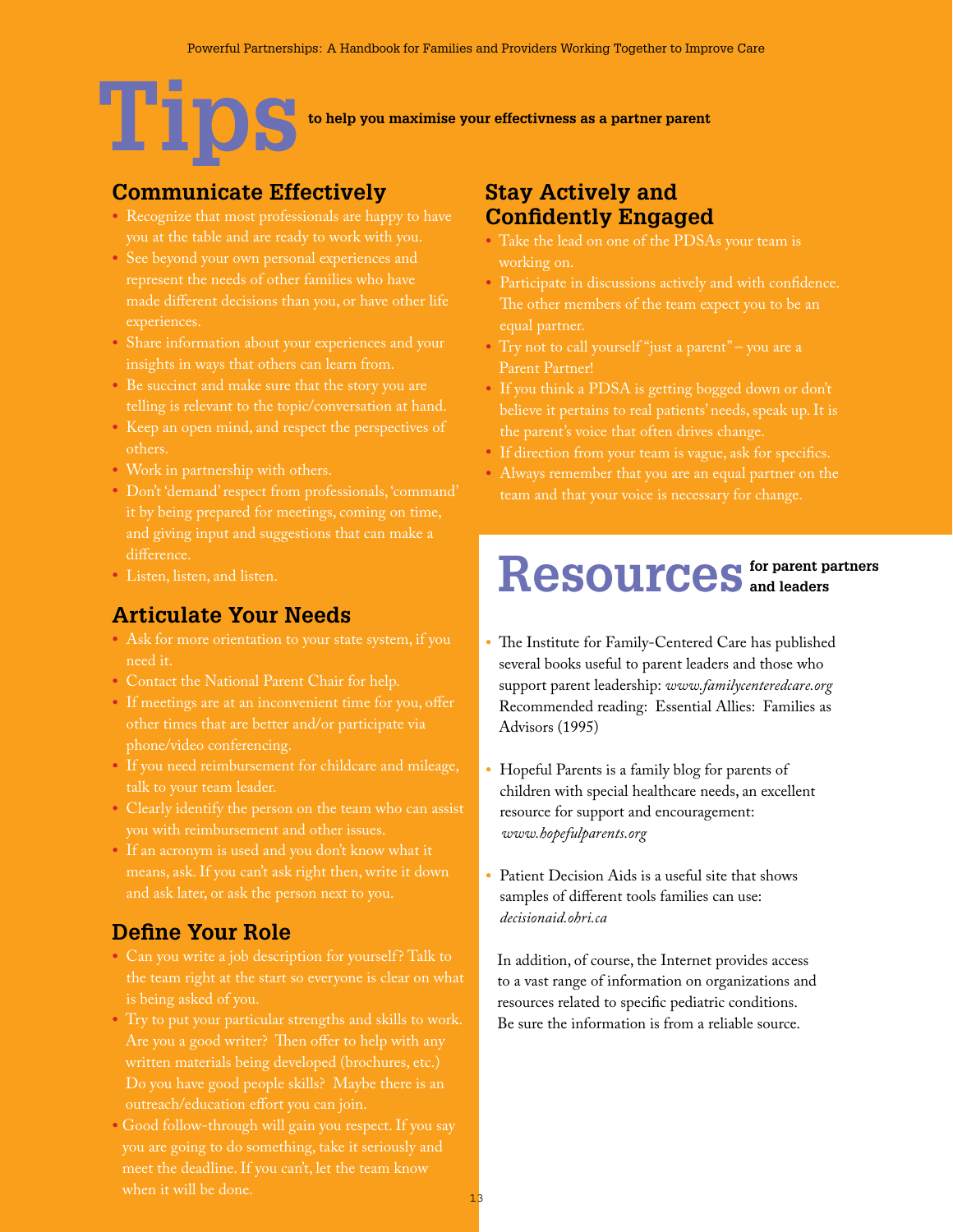# **Frequently Asked Questions**

The following questions are commonly asked by parent partners working on Collaboratives. You may find your own questions answered here.

# 1. I don't feel the team is really using me in a meaningful way, and/or I seem to keep hitting obstacles to getting a project done. What can I do?

 Many professionals have not worked with parents before at this level. Sometimes the members of your team aren't sure how to use you, or need a bit of time to see your expertise emerge. If there doesn't seem to be a natural fit, be proactive and suggest some areas where you can contribute meaningfully. Talk it over with the National Parent Chair or other parent partners in the Collaborative to get more suggestions. Your Parent Chair is there to ensure that you are an active participant on your team and to gently guide the other team members on how to work most effectively with their parent partners.

# 2. Everyone else on the team actually works in this field, and I'm doing most of this in the spare time I have outside of work and family life. How can I be actively engaged and still balance my 'other' life?

 Make it clear from the beginning what time you are able to give to your team and what constraints you might have. Because of the nature of the work, most of the team members understand that life with a special needs child is not always predictable. Things come up! You will probably find that most of the team members are grateful for your input and even in awe of whatever you are able to contribute.

#### 3. Is this a volunteer position or do I get paid?

 This varies according to situations and budgets. Some parent partners are paid to participate because they already hold a position such as parent representative. Some parent partners are paid a stipend or are paid through their position in a state/agency/organization. Many others are volunteers. This is a decision that each team will make. Paying parents can increase the time and attention they devote to the work, as well as the group's willingness to hold them accountable. Some parents prefer to perform this service on a voluntary basis.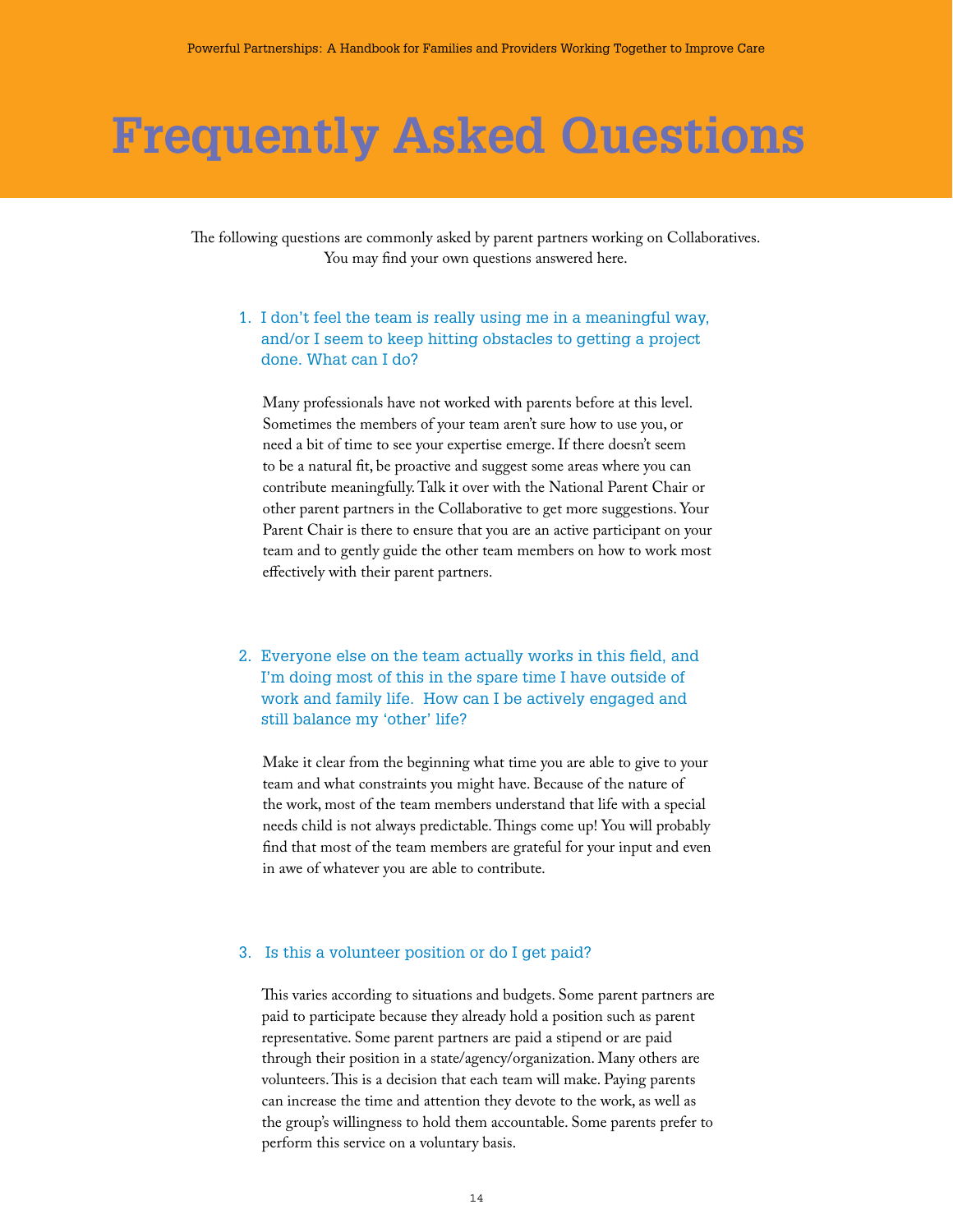# 4. When I start telling stories about my child, the team's eyes start to glaze over. What's up with that?

 As tempting as it is to relate stories of your own situation, try to think about how your story fits into the broader context of your work. Can you make your story relevant to all children with special healthcare needs? If there is a particularly powerful instance in your own life that you can use as a parallel to the work being discussed, be honest about that but don't use your team time as a place to vent your frustrations. Where you CAN do this is with your fellow parents!

# 5. I can't always make the meetings, as they often occur during the day, or I live too far away. How can I stay involved?

 Ask your team coordinator whether you might be able to join meetings by phone. If you're unable to make a meeting or a conference call, ask for minutes of the meeting and carefully read them. If your work schedule creates a problem, talk with your employer. In past Collaboratives, when parent partners explained to their employers what they were up to, they often got a surprising amount of understanding and schedules or lunch breaks were rearranged to accommodate them.

## 6. I feel like I don't really understand all the technical jargon that is thrown around. And it bores me. What can I do about it?

 If you don't understand or know a term, ask what it means. This is not only important for you, it is a useful reminder to healthcare professionals who communicate with parents all the time, whether in the Collaborative or in the exam room. Keep your eye on the big picture which is quality improvement for kids with special healthcare needs – sometimes it seems arduous to get there, but it does happen!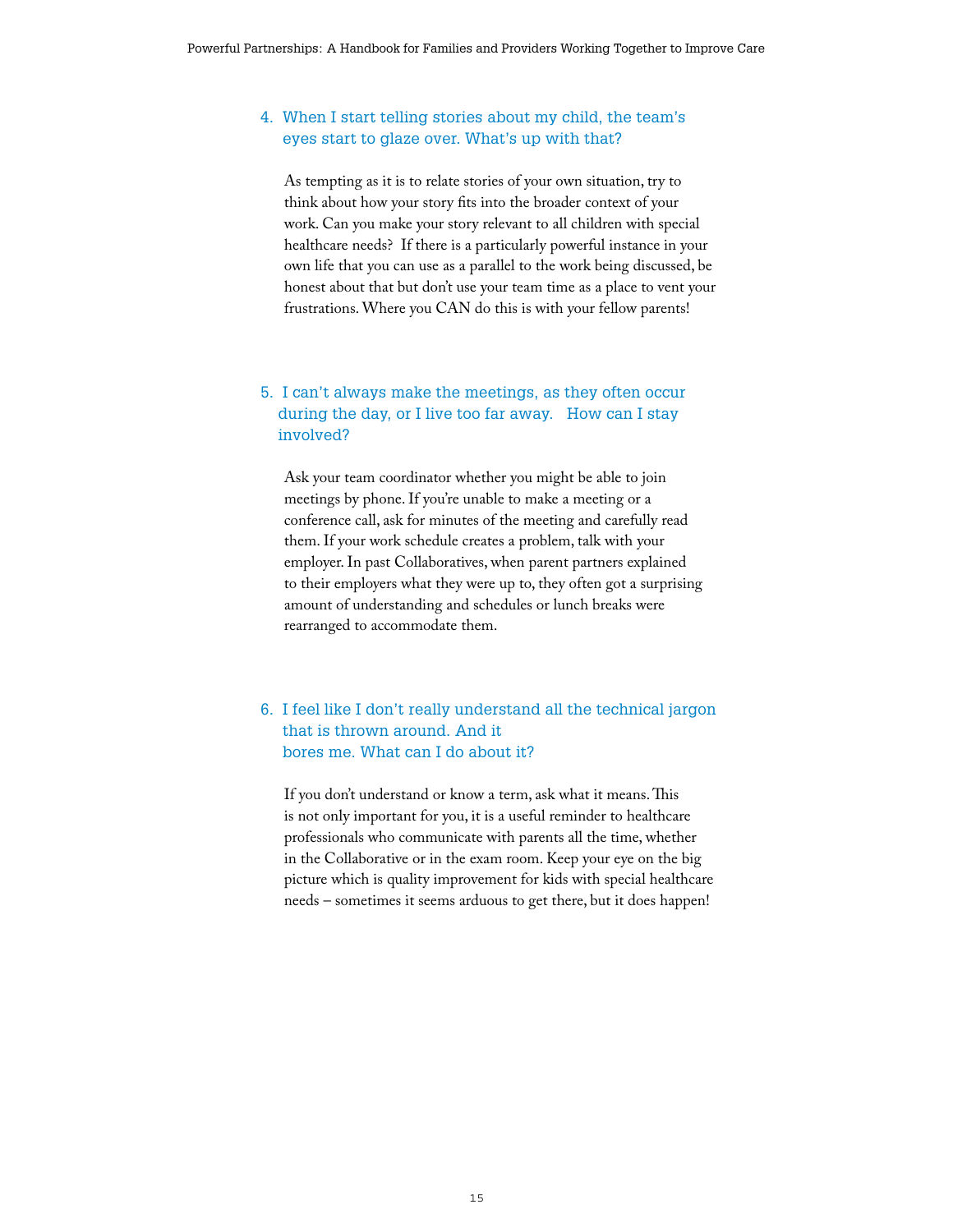# **Section Three:**

# **A Guide for Healthcare Professionals**

atients and their families are essential allies and<br>key stakeholders in efforts to improve care. In<br>fact, no one has more invested than they do in<br>maintaining what is good about the delivery of<br>care and improving the areas **key stakeholders in efforts to improve care. In fact, no one has more invested than they do in maintaining what is good about the delivery of care and improving the areas that need improvement. While this is often acknowledged, providers still find themselves doing things to and for the patient, rather than with them.** 

This is especially the case when it comes to quality initiatives, particularly those of a clinical nature. Understandably, healthcare professionals consider themselves the experts when it comes to clinical issues. What they sometimes don't realize, however, is that patients and families are able to identify issues and problems they may not see. Inviting patients and families to bring to the table their perspective, their experience, and their passion has the potential to accelerate change and partnership.

# How Healthcare Professionals Benefit From Partnering With Parents

Working in partnership with parents can benefit healthcare professionals and organizations in the following ways:

- Improves the planning process
- Helps you carry out your mission
- Increases your knowledge and skills
- Helps you do a better job
- Brings fresh perspective to problems
- Provides an ally to advocate for better services for children and families
- Increases your empathy and understanding for families
- Brings about better consumer satisfaction

Dear Health Care Professionals,

The County

Making improvements in healthcare requires resources, support, time, and knowledge. The knowledge needed to improve the system comes<br>from many disciplines, requires many views, and<br>needs and experience of those we serve. from many disciplines, requires many views, and We believe should include, if not be driven comes<br>needs and experience of those we serve.<br>The National Letter we serve.

The National Initiative for Children's Healthcare

Quality (NICHQ) has been working in partnership with parents and families since its inception. These<br>shared their time and experience to assist Mightfully<br>healthcare since in their efforts to improve MICHQ remarkable partners have diligently and thoughtfully shared their time and experience to assist NICHQ and many others in their efforts to improve our contract to the system. healthcare system.

Many have noticed this partnership and asked NICHQ for ideas on how and where and when to develop such a relationship. It is our hope that this<br>guide will offer useful guidance on how you and you<br>those you some that move towards now you and you guide will offer useful guidance on how you and your organization might move towards partnering with  $h$ <br>those you serve.<br>The pouserve towards partnering with those you serve.

a a concerta de la concerta de la concerta de la concerta de la concerta de la concerta de la concerta de la c

Tara Bristol, Parent Partner Ginna Crowe, RN, MS Pat Heinrich, RN, MSN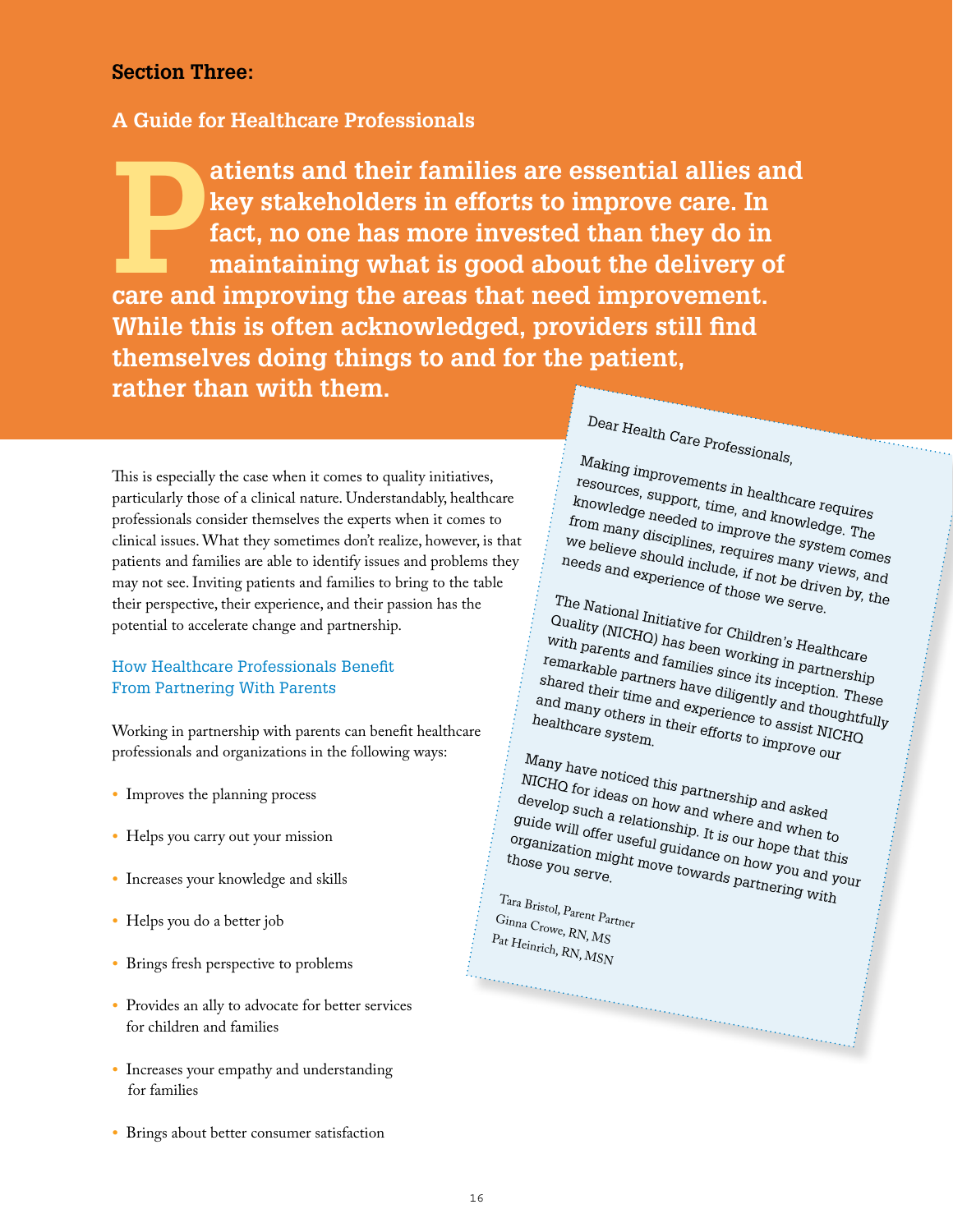# Understanding the Patient Experience

Patients and families have a very unique perspective on the healthcare system. Many enter into it with little knowledge of how it works or what to expect and often feel helpless to control care for themselves or their loved one.

Medical professionals, on the other hand, work within the system every day. Everything about it is familiar, even comfortable. This is why two skills are immediately important when providers partner with parents to improve care: careful and respectful listening and the ability to empathize without feeling defensive. These are key ingredients for accelerating improvement efforts.



Really listening to a patient or family member as they share a story can be a powerful experience, especially if it is shared in person. Stories can also be shared via video or through pictures and writing. It is often through hearing about how patients and families experience care—the triumphs or losses, the confusion, the things or people that help, and those that don't—that providers are moved to action.

The following pages offer an example of how patient stories can bring about change. Read about the indelible experiences of one family as they navigated a frightening and confusing passage through the health care system, and how those experiences ultimately led to positive change.

There are a number of other ways that providers can gain insight and perspective into the patient experience of care:

- Conduct surveys among families three, six and twelve months post-discharge to gather feedback on their experiences and to identify any barriers they are encountering to follow-up care. Examples of evidence-based patient/family surveys can be found here: https://www.cahps.ahrq.gov/content/products/Prod\_Intro.asp
- Provide a story template that families can complete online to help providers and QI leaders better understand their perspective and needs
- Form parent panels to meet with new nurses. Parents can share their NICU experiences with new staff to help them understand what the experience is like from the parents' perspective.
- Create an evaluation form for parents to complete on discharge, asking for feedback on staff performance in such areas as respect, terminology, open communication, and listening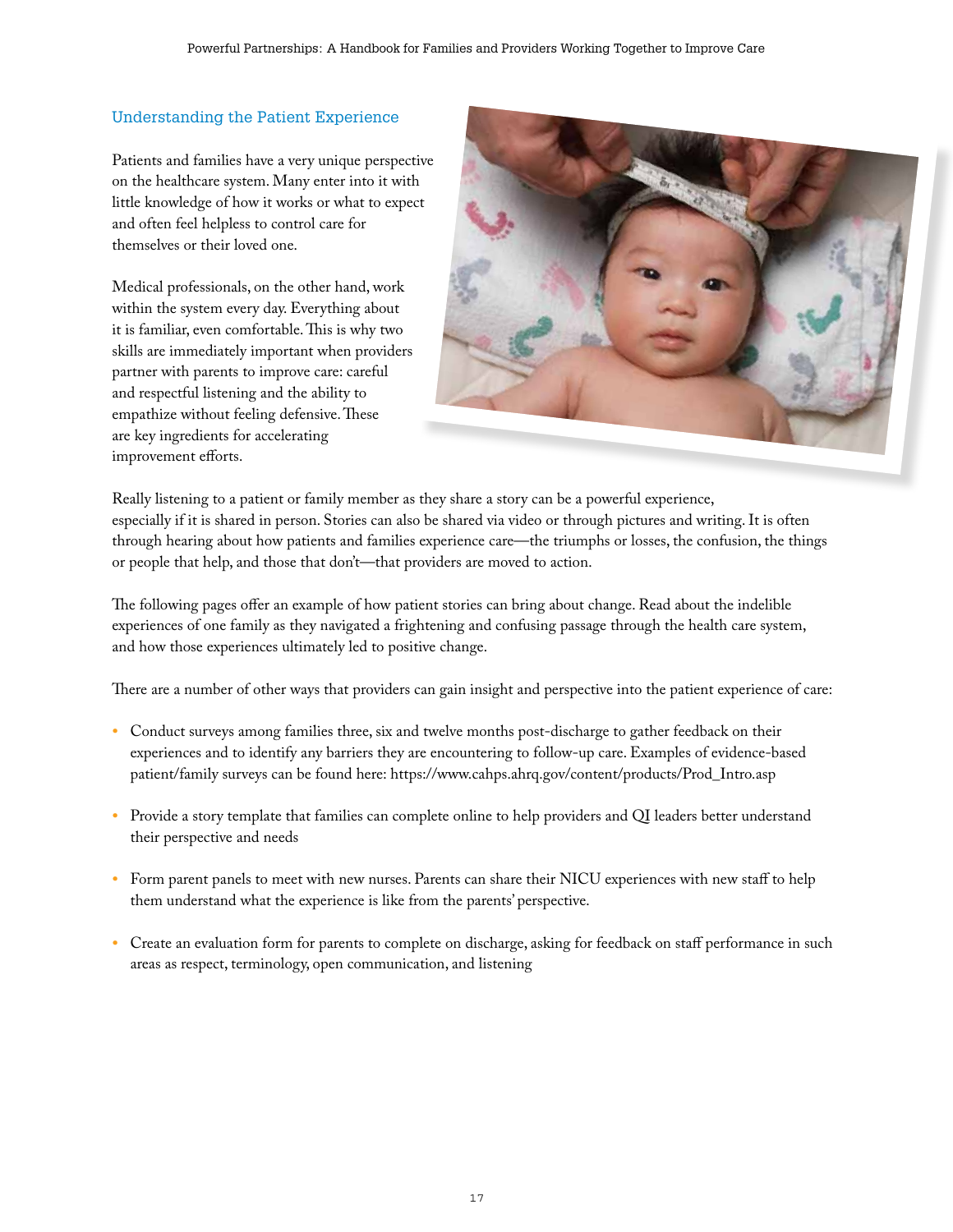# **Tara's Story: Thrust Into the World I Was Trying to Change** *By Tara Bristol*

During my pregnancy and at the time I gave birth to my son, I was working for the Center for Children's Healthcare Improvement at the University of North Carolina. My training and experience focused on improving the health care system, and I was used to working with physicians, nurses, educators, and quality experts on projects to improve care.

I had no idea that I was about to be thrust into the world that I was working so hard to change.

At week 27 in my pregnancy, I was concerned about some swelling that wouldn't subside, so I made an appointment to see my provider. I expected a quick once-over before going back to work. Blood pressure: good. Baby's heart rate: good. Protein in the urine: not so good.

The nurse midwife who saw me consulted with an OB, who said I needed to go to Labor and Delivery at the hospital right away. I began to cry, and called my husband who quickly joined me.

At L&D, I was put into a triage room. My blood pressure reading was twice what it had been earlier. While gathering her supplies to leave the room, without even making eye contact, the nurse said, "You're going to be here for a while."

"How long is a while?" I asked fearfully. "Until this baby is born," she answered, and left the room.

#### *Pain and Panic*

My head was spinning. I was sobbing. My husband tried to comfort me. A nurse entered the room to insert a catheter. She seemed annoyed that I was so upset, and in response to my cry of pain, said, "It really doesn't hurt that much."

My admitting physician—whom I had just met—came by to check on me before leaving for the weekend. I'll always remember her simple act of human kindness: she put her hand on mine, and said, "They will take good care of you."

Through the night, my blood pressure continued to climb. The baby's heart rate continued to fall. There were ultrasounds, heart monitors, residents, nurses, it's all a blur. I sensed that people were panicky. My husband signed some forms. Then, seemingly without warning, they took me away.

I have no idea how many people were in the delivery room, but I knew my husband wasn't there. I felt alone. Someone started to swab my belly with iodine. I heard a voice say there was no time for that, and so the liquid was poured over me. Just then the gas mask covered my face and I was told to breathe.

#### *"They Must Think My Son Is Going To Die"*

I don't know how long I was out. When I woke up, I was in agonizing pain. My husband handed me some photos. I had given birth to our son—and he was alive. He weighed 1lb. 13oz.

I was still sick and on a lot of medication, so I was not allowed to see my son. I asked repeatedly for a breast pump, and was told the lactation consultant had been paged. But she never came. They must think my son is going to die, I thought; that's why they aren't bringing me the breast pump. I pleaded to see my baby. Finally, when I was able to get out of bed and walk a few steps, my nurse brought me in a wheelchair to see him. By then he was nearly three days old.

I would spend 11 days as an inpatient. My son would spend 83 days in the NICU. Leaving the hospital without my baby was excruciating.

Each day, no matter how sick I felt, I went to the hospital to see him. In the beginning, I merely sat by his side, watching doctors and nurses administer life-saving care, while I felt helpless. I had to be taught how to touch my baby—he couldn't be stroked, but a firm touch might comfort him. When our son was two weeks old, I was allowed to hold him for the first time. I cried as I held his tender skin against mine. Finally, I felt like a mom.

#### *People at Their Best and Worst*

I was determined not to let another day go by where I wouldn't hold my baby. Despite the pulmonary hemorrhage, blood transfusions, multiple failed extubation attempts, and fear of brain bleeds, my worst day in the NICU was the day my son's nurse told me she was too busy to help me hold him. I crumbled, and my husband took me home.

Still, we never missed a day. We became sponges, absorbing everything we could about our son's needs and care. We were the first to identify that it was time to change his CPAP cap—because he had passed the weight limit for his old one. We knew when he needed to be suctioned and when an alarm meant real 'distress,' as opposed to a loose lead. We overheard conversations about medical errors. And the day a baby in our pod died, we held ours extra close. We saw people—nurses, doctors, families—at their best, and at their worst.

After 83 days in the NICU, we took our little boy home. I would never want to repeat the experience, but nor do I want to forget it. We learned so much. We learned how to advocate for our son, to seek out resources and support. *continued*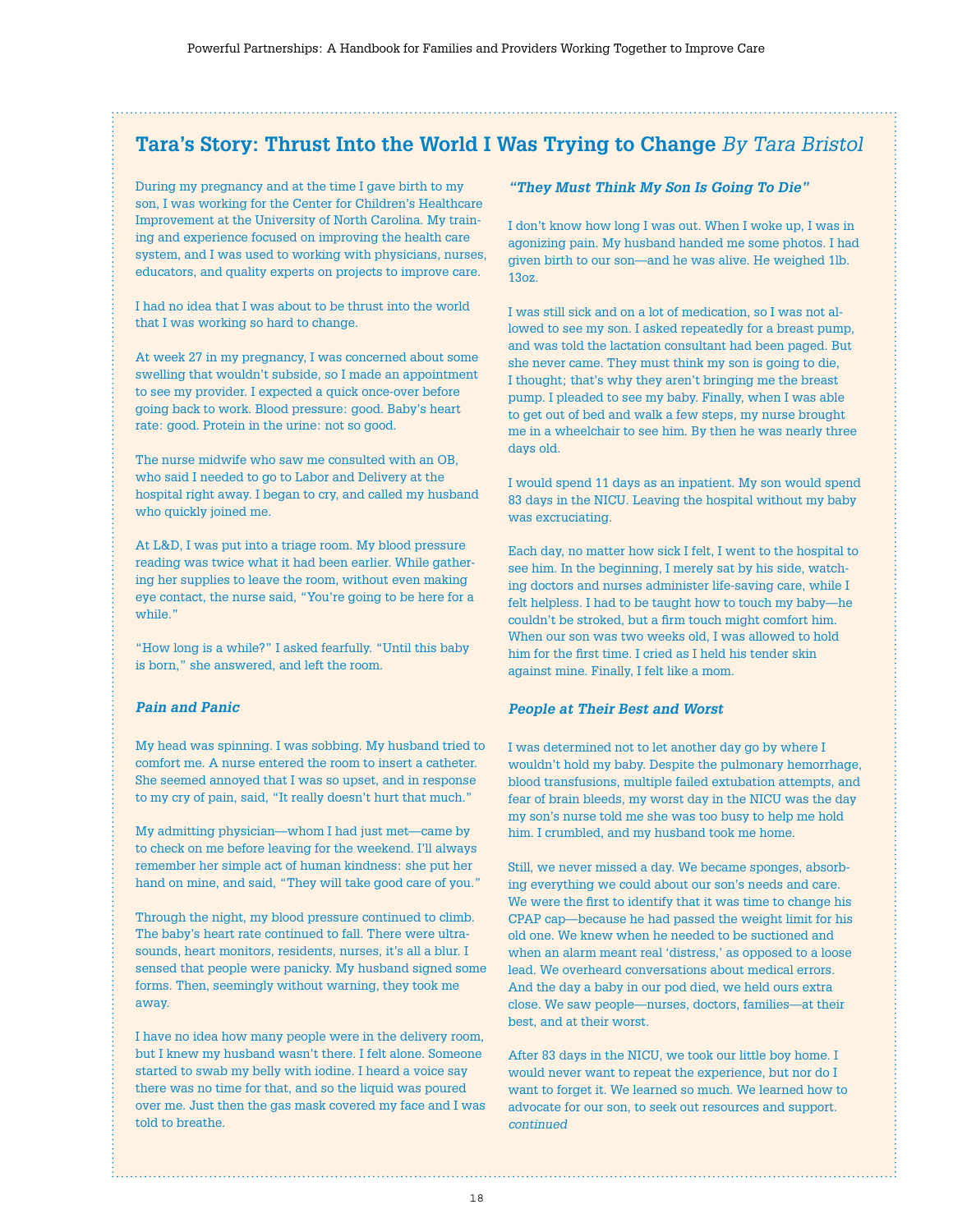#### *continued*

We learned that it takes everyone—providers, patients and families—working together, for care to be at its best.

About a year later, we attended our NICU's reunion. There was a sign-up sheet for people interested in joining a new "Parent Advisory Board." I signed up. That was five years ago.

#### *Making a Positive Difference for Other Families*

When I went to my first meeting of the Family Advisory Board, the leaders didn't really know what they were doing. They just knew that bringing providers and families together to work on quality was the right thing to do.

So we began a process of looking for resources that would guide us, and we found the Institute for Patient- and Family-Centered Care. Through them, we found models of folks who were doing what we wanted to do, and we were able to learn from their examples.

I chaired the Board that first year, and one of the things we learned was that there is a learning curve for both family members and staff members, because we don't always see things the same way. Everyone on staff thinks they know what patients and families want and need because they work with them day in and day out. But when we toured another hospital's NICU, we reacted differently to some of the things we saw. For example, this unit had a beautiful meditation room for families, and the family members on our Board pointed out that our hospital had no private space for families. Staff thought the small, uninviting, undecorated "consult room" served that purpose. We pushed for funds to renovate the space, and got them. That project built trust among the Board members and opened the door for work that was more clinical in nature.

When the project is very clinical in nature, staff members sometimes struggle to see how parents can help. But I sat in on a lot of meetings that first year and I learned that you can't predict when something will resonate with parents. You can't pick and choose when to involve them because you never know when their perspective is going to bring value to the opportunities for change.

#### *Aha Moments*

After a year, we were able to create a paid staff position in the unit focused on enhancing family-centered care, and I got that job. I wanted staff who weren't part of the Advisory Board to be able to benefit from parents' insights, so every month we invited someone to come and present the work they were doing to the Board and get feedback. They would report back to us about how they had integrated our advice, and that was a huge thing for us.

We also started a program called "A Day In The Life," where providers would talk with the Board about their role in the NICU, what they loved about their work and what they found challenging. After a while staff really looked forward to it; they would say "I want to get parent feedback on this, or that." This was a great tool for partnering on the unit level.

As a group we had a lot of "aha moments." Here are some of the lessons we've learned:

- Don't worry about exposing the system's weaknesses to families. They already know about them. Staff sometimes resist the idea of involving parents in improvement activities because they don't want to "air their dirty laundry" to the very people they are trying to serve. But most parents recognize how hard it is to do everything perfectly, and respect a system and staff who acknowledge and embrace opportunities for change.
- Continuously educate staff about patient- and familycentered care. Patient- and family-centered care is about doing things with families, not to or for them. There is a need for constant education on this point. Staff may think they are providing family-centered care because they give parents a handbook, or design a room for them. But it is really about engaging in the process with them. Whether it is a quality improvement project or some other work, involving families from the very beginning is the best way to get it right.
- Just get started. Quality improvement begins with small tests of change. It is not about changing the whole system or process overnight. If you want to start a Family Advisory Board, don't want until you think everything is perfectly in place to start. Just start with one family. Ask them how they think things could be improved. And go from there.
- Find a way to create a paid position. Having a staff member focused on improving family-centered care increases organizational commitment, accelerates improvement, and demonstrates to families that meeting their needs is a priority.

After my experience with my son's birth, I knew I wanted to come back and help somehow. This job is the perfect marriage of my background as a project manager and my experiences as a parent. Every parent who comes through this unit can contribute in some way, because no matter how empathic the providers are, they will never understand the experience the way that patients and families do.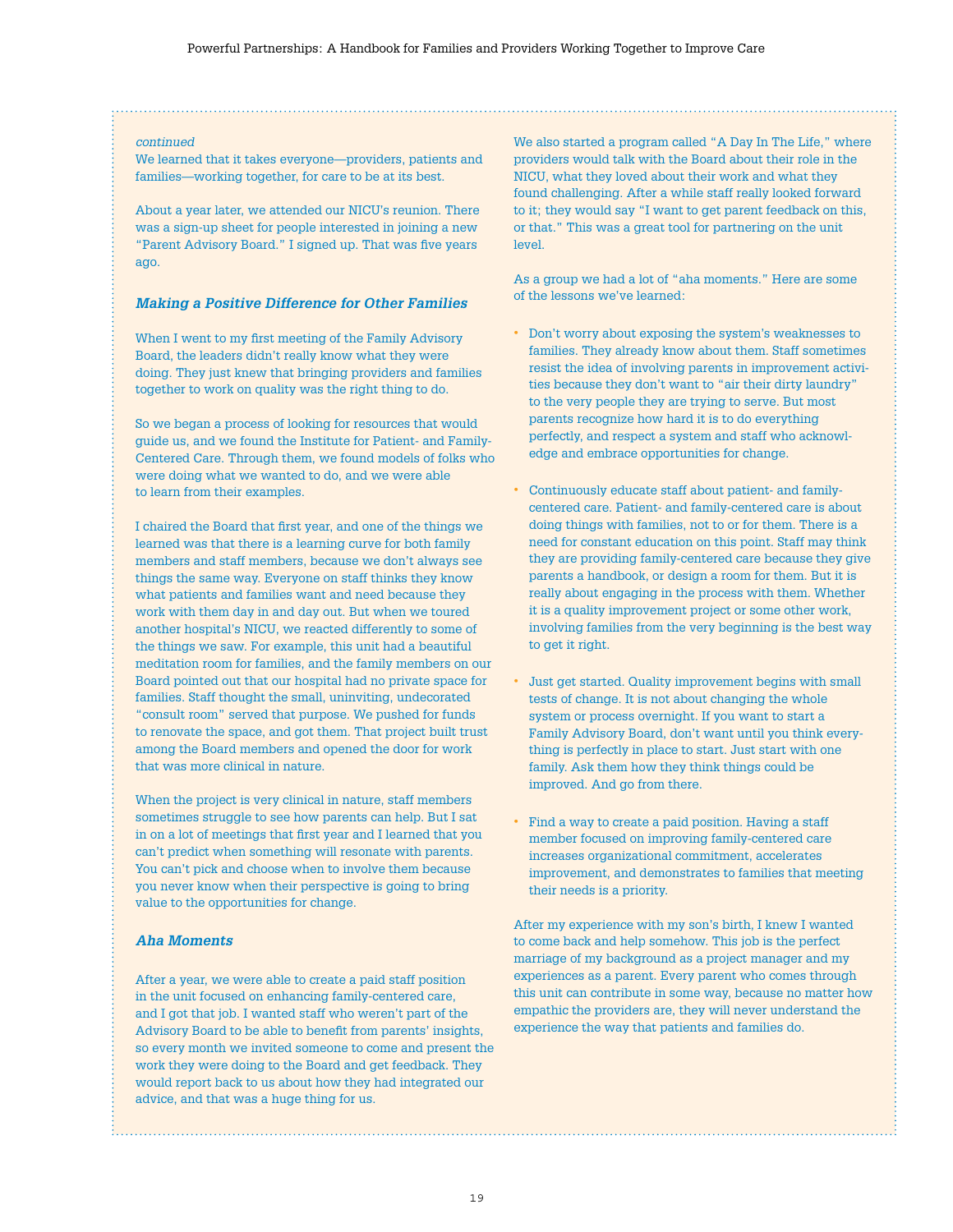# **Involving Patients and Families in Improvement Activities**

It is fairly common for parents to be invited to help with improvement activities that focus on nonclinical issues, such as choosing furniture or artwork for a new family space. However, patients and families can also be powerful allies in clinically-focused improvement efforts. Making this leap can feel uncomfortable for healthcare professionals at first, as improvement work includes review of data, detailed discussions regarding care processes, and a start-up period full of unknowns. While there is sometimes a push to not include parents in all meetings, the value of patient and family involvement comes from their unique perspective. Including them in every step is often the best way to determine how and where their perspective is most helpful.

# Recruiting and Selecting Family Partners

Identifying and recruiting parents to serve with healthcare professionals on an improvement team is a process best done one-on-one by providers. Nevertheless, it can be helpful to get the word out to parents about the opportunity to serve. This can be done through newsletter articles, meetings, posters, and word-of-mouth.

It is also a good idea for team leaders to develop a written summary of the team's work to give to parents who are interested. To standardize the recruitment process if multiple providers are involved, create a list of criteria you are looking for in parent partners, and some specific interview questions.



- Identify **early** a parent leader with expertise in the specific focus area for a Learning Collaborative or other quality improvement activity.
- Look for parent leaders with qualities such as:
	- Parent of a child or young adult
	- Able to go beyond the self component of the *Concentric Circle Model of Parent Leadership (see page 21)*
	- Is passionate about the need for change
	- Understands and can communicate the purpose of the Learning Collaborative
	- Able to travel
	- Able to facilitate meetings
	- Skilled at empowering parents
	- Good writer
	- Attached to other parent resources in the state and possibly across the country
	- Committed to attending faculty and parent calls with appropriate schedule accommodations
	- Insightful with interpersonal dynamics
	- Good public speaker
	- Self-starter
	- Approachable
	- Culturally sensitive and respectful of differences
	- Good listener
	- Good sense of humor
	- Big picture thinker
- Include parent/family partners in all planning meetings from beginning of collaborative and strategize ways for parents to be involved in the system changes of the team.
- Tangible outcomes assist families in getting involved – for example, developing seizure action plans and care notebooks or care plans in the epilepsy Collaborative were initiatives begun and carried out by parent partners.
- Support a parent partner as a leader by giving him/her a role in the agenda – for example, a presentation at one of the collaboratives or leadership on a test of change.
- Follow-up with parents who don't attend team calls or meetings.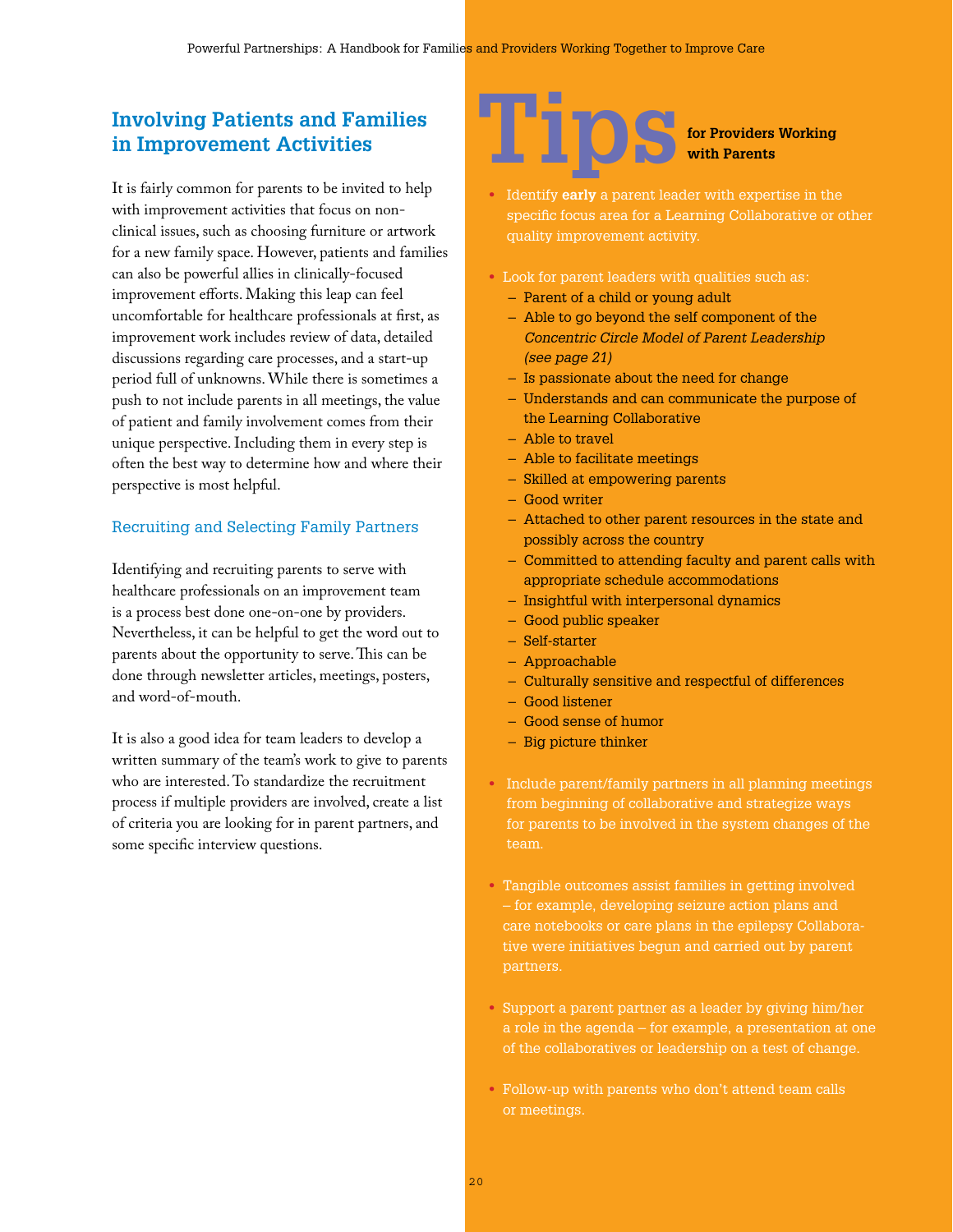The Institute for Patient- and Family-Centered Care offers the following tips on selecting patients and families to serve as advisors. Look for people who are:

- Interested in the topic being addressed by the committee or task force
- Comfortable speaking in a group with candor
- Able to use their personal experience constructively
- Able to listen and hear differing opinions

Also, the Institute says that having just one patient or family member on a committee is not usually successful. Strive for patients and family members to be one-third to one-half of the committee's membership. Remember that serving as a patient or family advisor is a new role for many people. Some patients and family members will need more support than others. Recognize that individuals can grow and develop in this role. $^5$ 

### The Concentric Circle Model of Parent Leadership

Parent family leaders typically grow during the course of a partnership in their ability to see beyond their own experience and consider the "greater good" for all children. The concentric circle model shown in Figure 3 demonstrates this growth. Parents/family often find themselves in the center of the circle. They manage the care of their children and their family without moving to the next circle, which is leadership in their community. The center is often a place families return to, for example, during a child's surgery or crisis. Family leaders "flow in and out of the center," but, with increased experience, are able to move from a personal level to the greater good in the outer circle.

#### **Figure 3. The Concentric Circle of Parent Leadership**



5 Institute for Patient- and Family-Centered Care. Partnering With Patients And Families To Enhance Safety and Quality: A Mini Toolkit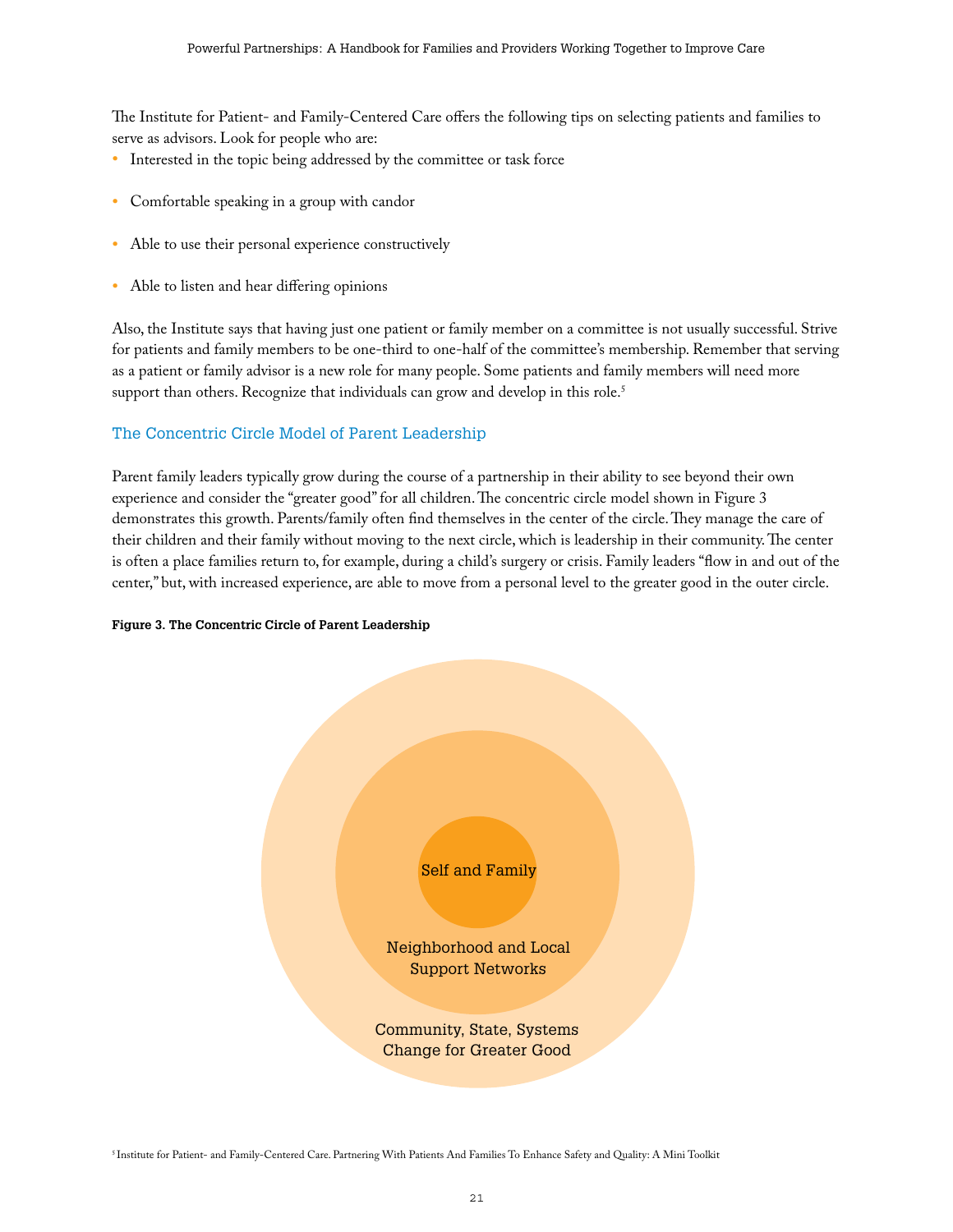# Providing Orientation and Education

Successfully launching a committee of any sort requires spending time up front laying a strong foundation for the group's work. This is perhaps even more important when the team includes healthcare professionals and parents. For many or most, working in this sort of partnership will be new. Working together to establish goals, ground rules, roles, expectations, schedules, and policies is an essential part of this important work.

It is also important to provide education and training in the science of improvement. Although improvement theory and methods have become much more common in industry, business, and healthcare, the specific concepts and language of quality improvement are often new for healthcare providers, patients and families alike. In addition, clinical content and language are also unfamiliar to most patients and families.

To establish common knowledge and language — to "level the playing field" — it is worthwhile for teams to participate in quality-related training and education programs together.

There are many excellent resources for this, including:

- The National Initiative for Children's Healthcare Quality (NICHQ): www.nichq.org
- The Institute for Family- and Patient-Centered Care (IFPCC): www.ipfcc.org
- The Institute for Healthcare Improvement (IHI): www.ihi.org



# **Conclusion**

**Patient- and family-centered care involves collaborative relationships between those who give and those who receive care. When these powerful partnerships are extended into the realm of quality improvement, everyone benefits: patients, families, providers, and organizations.** 

**When that work is focused on improving the quality of care for the smallest and most vulnerable patients—our children—the rewards are perhaps the most profound of all.**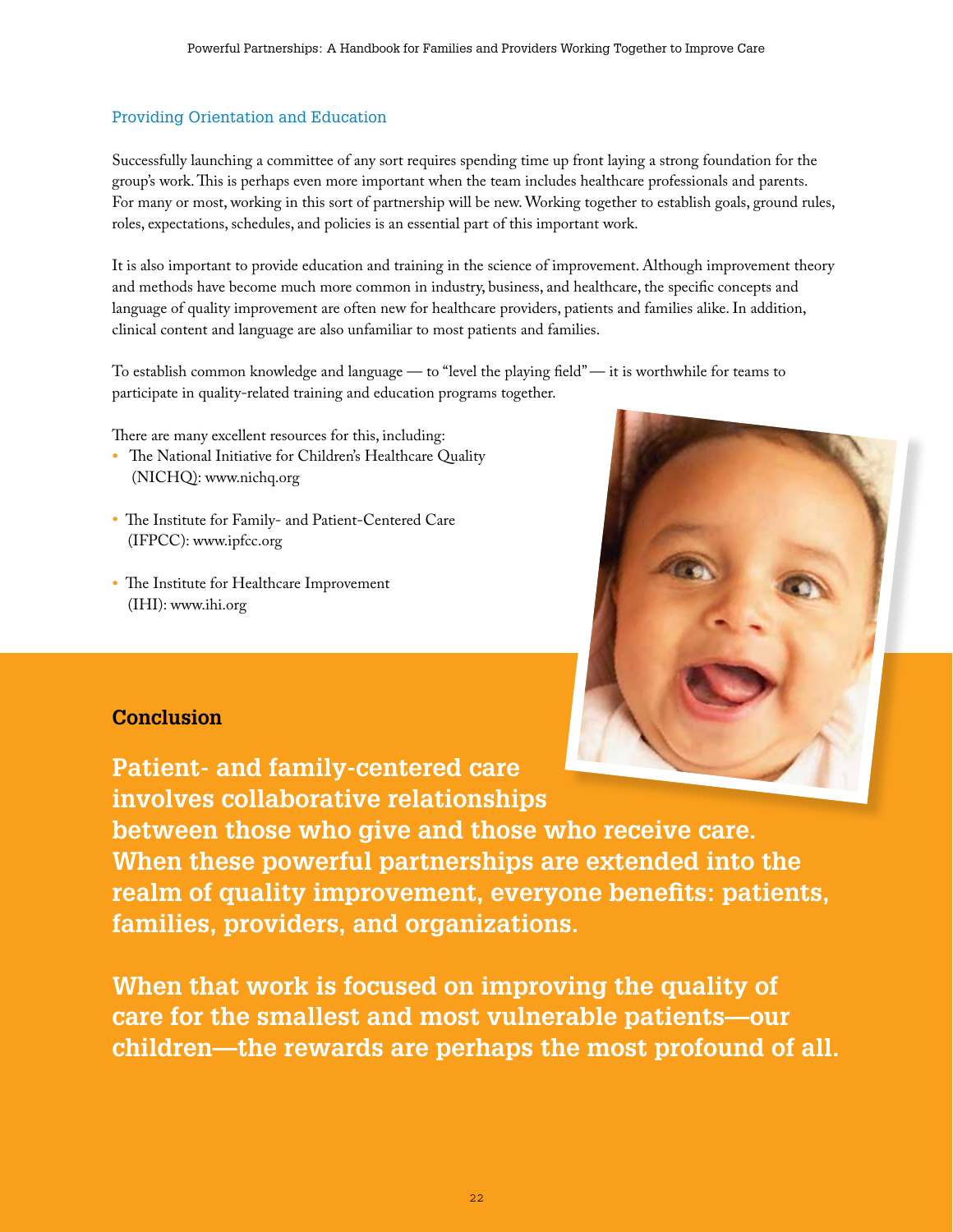# **Appendix A: Alphabet Soup: Sorting Through the Acronyms**

The following list contains some acronyms and terms you may hear as you work on improving care for children with special healthcare needs.

#### *AAP*

The *American Academy of Pediatrics (AAP)*. This is an organization of pediatricians, physicians trained to care for infants, children, and adolescents. Its motto is "Dedicated to the Health of All Children." Most American pediatricians are members of this physicianfocused organization. They are strong advocates for children's health.

### *The Buckley Amendment*

See FERPA

#### *CDC*

#### The US *Centers for Disease Control and*

*Prevention,* part of the US Department of Health and Human Services, works to create the expertise, information, and tools that people and communities need to protect their health – through health promotion, prevention of disease, injury and disability, and preparedness for new health threats.

#### *CHIP*

#### The *Children's Health Insurance Program,*

administered by CMS, is a state and federal partnership that targets uninsured children and pregnant women in families with incomes too high to qualify for most state Medicaid programs, but often too low to afford private coverage. Within Federal guidelines, each State determines the design of its individual CHIP program, including eligibility parameters, benefit packages, payment levels for coverage, and administrative procedures.

#### *CMS*

#### The US *Centers for Medicare and Medicaid*

*Services,* part of the US Department of Health and Human Services, is responsible for administering Medicare, Medicaid, and the Children's Health Insurance Program.

#### *CYSHCN*

## *Children and Youth with Special Health Care Needs.* The federal government defines CYSHCN

as those who have or are at risk for chronic physical, developmental, behavioral, or emotional conditions that require health and related services of a type or amount beyond that required by CY generally.

#### *EPSDT*

*The Early Periodic Screening, Diagnosis, and Treatment Program* is the child health component of Medicaid. It's required in every state and is designed to improve the health of low-income children, by financing appropriate and necessary pediatric services. This website (http://mchb.hrsa.gov/epsdt/overview. html) provides information about how EPSDT works with public health, families, managed care organizations, pediatricians, and other health providers.

#### *FERPA*

### The *Family Educational Rights and Privacy Act*

of 1974 (FERPA or the Buckley Amendment) is a United States federal law codified at 20 U.S.C. § 1232g, with implementing regulations in title 34, part 99 of the Code of Federal Regulations. The regulations cover violations such as parent volunteers grading another child's work, school employees divulging information to someone other than the child's parents about a child's home life, grades or behaviors, and school work posted on a bulletin board with a grade.

#### *FQHC*

#### A *Federally Qualified Health Center* is a

reimbursement designation that refers to several health programs funded under Section 330 of the Public Health Service Act of the United States of America's Federal Government. The grantees in the Health Center Program include:

- Community Health Centers which serve a variety of underserved populations and areas;
- Migrant Health Centers which serve migrant and seasonal agricultural workers;
- Health Care for the Homeless Programs which reach out to homeless individuals and families and provide primary and preventive care and substance abuse services; and
- Public Housing Primary Care Programs that serve residents of public housing and are located in or adjacent to the communities they serve.

FQHC are community-based organizations that provide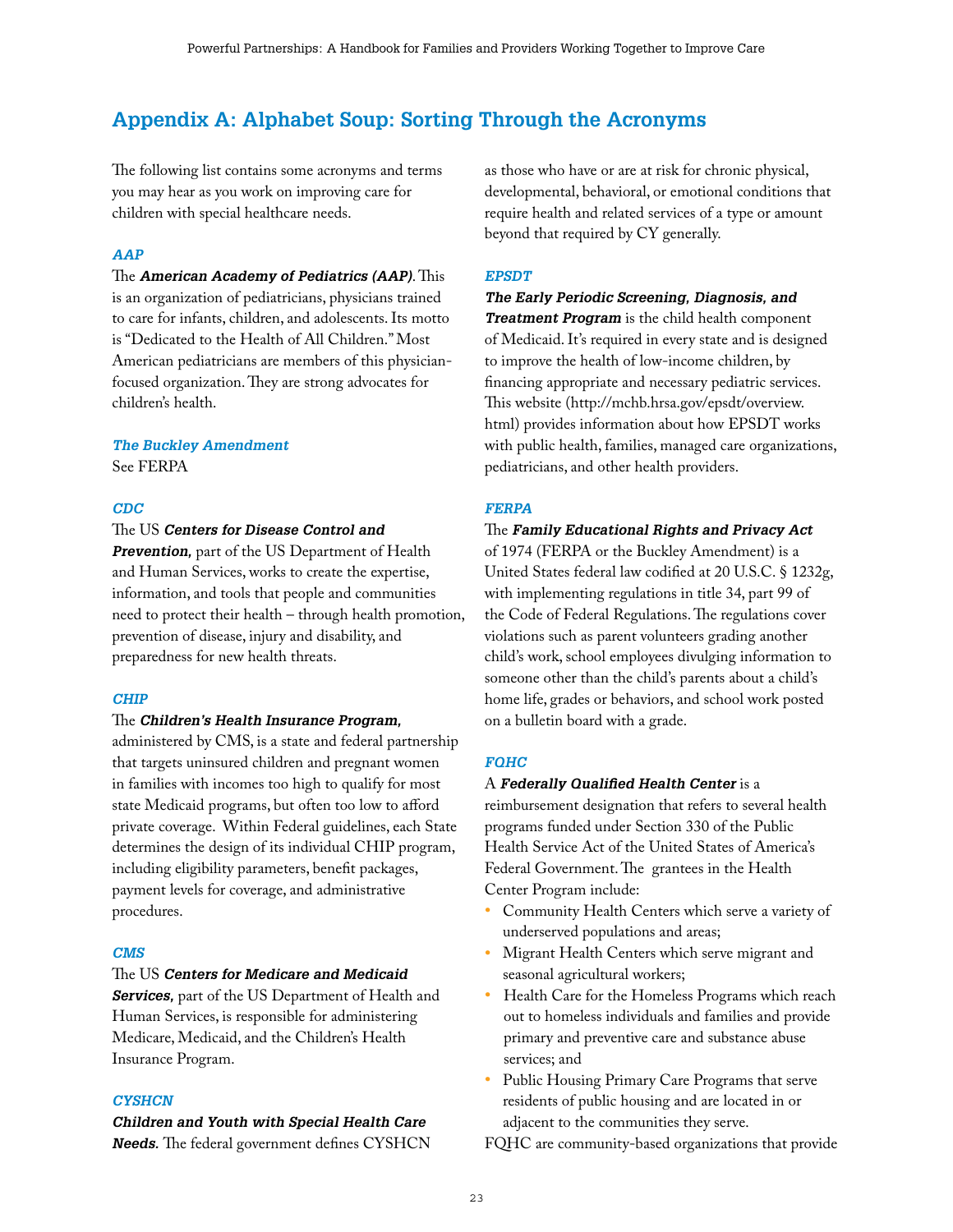comprehensive primary and preventive health, oral, and mental health/substance abuse services to persons in all stages of the life cycle, regardless of their ability to pay.

#### *HIPAA*

# The *Health Insurance Portability and*

*Accountability Act* (HIPAA) was enacted by the U.S. Congress in 1996. According to the Centers for Medicare and Medicaid Services (CMS) website, Title I of HIPAA protects health insurance coverage for workers and their families when they change or lose their jobs. Title II of HIPAA, known as the Administrative Simplification (AS) provisions, requires the establishment of national standards for electronic health care transactions and national identifiers for providers, health insurance plans, and employers.

#### *HRSA*

#### The *Health Resources and Services Administration*

(HRSA), an agency within the United States Department of Health and Human Services, is the primary Federal agency for improving access to health care services for people who are uninsured, isolated, or medically vulnerable. According to HRSA, the agency "envisions optimal health for all, supported by a health care system that assures access to comprehensive, culturally competent, quality care."

#### *HRTW*

*Healthy and Ready to Work* initiatives focus on ensuring access to quality care as youth with special health care needs become adults, transitioning from child centered to an adult oriented systems of care. The Maternal and Child Health Bureau's Division of Services for Children with Special Health Care Needs (MCHB/DSCSHN) funds the development and demonstration of model Healthy & Ready to Work (HRTW) state programs focused on children and youth with special health care needs (CYSHCN).

#### *IRB*

An *institutional review board* (IRB), also known as an *independent ethics committee* (IEC) or *ethical review board* (ERB) is a committee that has been formally designated to approve, monitor, and review biomedical and behavioral research involving humans with the aim to protect the rights and welfare of the research subjects. IRBs are governed by Food and Drug Administration (FDA) and HHS (specifically OHRP) regulations.

#### *MCHB*

The *Maternal and Child Health Bureau* is an agency within HRSA that addresses the health care needs of pregnant women, mothers, infants, children and their families, and children with special healthcare needs. The largest of the programs, the Maternal and Child Health Services Block Grant to the States, creates Federal-state partnerships to develop service systems in our nation's communities to meet the critical challenges facing maternal and child health. HRSA's other programs designed to improve the health of the nation's women and children are the Healthy Start Program, Universal Newborn Hearing Screening, Traumatic Brain Injury, Sickle Cell Service Demonstrations, Family to Family Health Information Centers, and Emergency Medical Services for Children

#### *MFI*

The *Model for Improvement,* developed by Associates for Process Improvement, is a methodology for accelerating improvement. It is described in detail in the first section of this handbook.

#### *PDSA Cycle*

*A Plan-Do-Study-Act cycle* is a method for testing and implementing changes in real work settings. The PDSA cycle guides the test of a change to determine if the change is an improvement.

#### *QI*

*Quality Improvement* initiatives in healthcare can focus on improving access to care, processes of care, the experience of care, health outcomes, and/or the cost of care.

#### *State Title V CSHCN Programs - Children with Special Health Care Needs*

Every state and the District of Columbia has a Title V Program for Children with Special Health Care Needs (CSHCN) that is funded, in part, through the Federal Title V Maternal and Child Health Block Grant. These programs began in 1935, when Congress passed the Social Security Act, a law designed to bring some financial and health security into the lives of America's most vulnerable citizens. The fifth article of that act, known as Title V (five), provided funds to states to develop and operate public health care programs for certain children with special healthcare needs as well as to establish other programs to promote the health of low-income mothers and children.